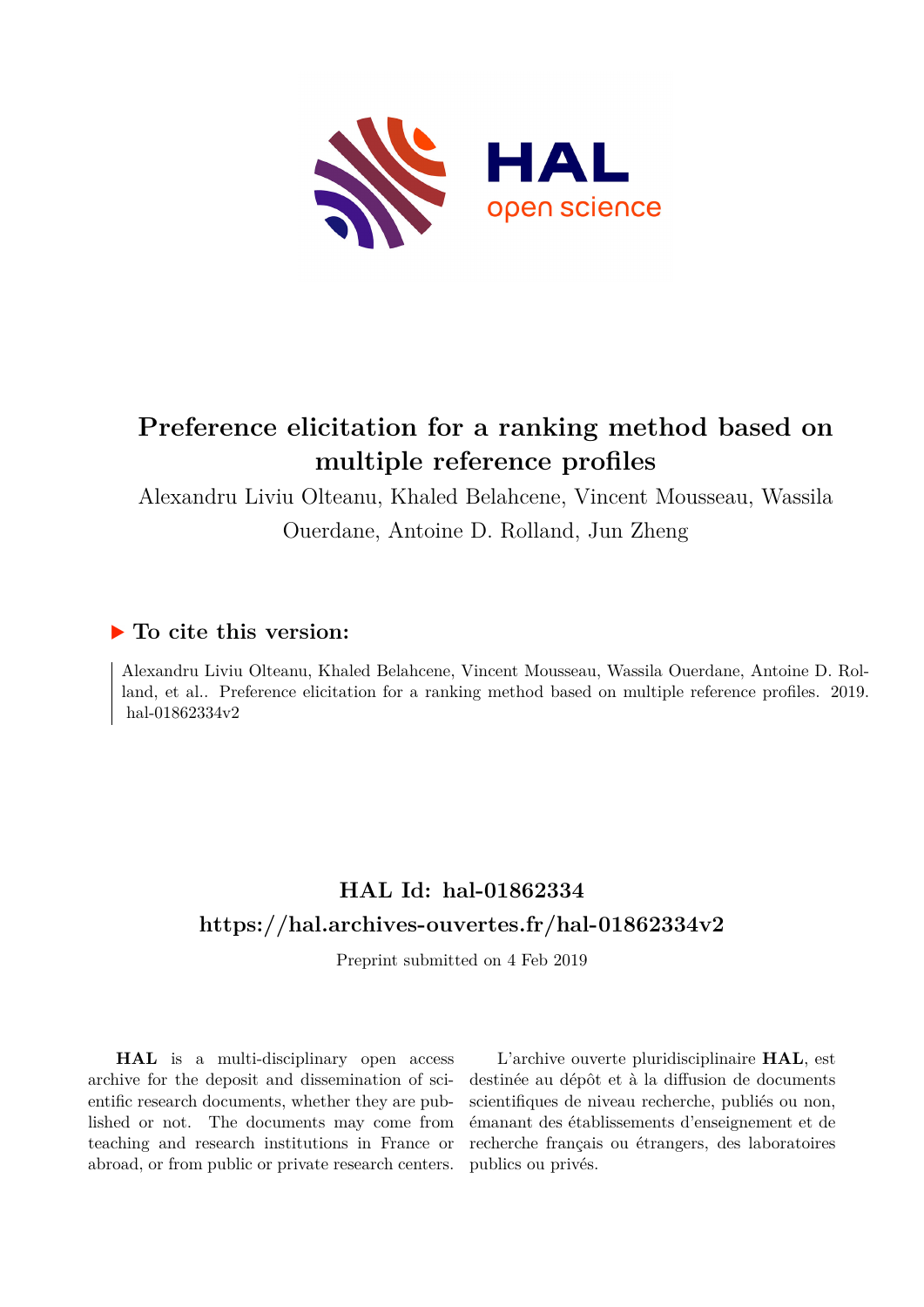# Preference Elicitation for a Ranking Method based on Multiple Reference Profiles

Alexandru-Liviu Olteanu<sup>a</sup>, Khaled Belahcène<sup>b</sup>, Vincent Mousseau<sup>b,∗</sup>, Wassila Ouerdane<sup>b</sup>, Antoine Rolland<sup>c</sup>, Jun Zheng<sup>b</sup>

> ${}^a$ Lab-STICC, CNRS, Université de Bretagne Sud, Lorient, France  $^{b}LGI$ , CentraleSupélec, Université Paris-Saclay, Gif-Sur-Yvette, France  $c$ Université de Lyon, Lyon 2, ERIC EA 3083, France

#### Abstract

Multiple Criteria Decision Aid (MCDA) metholodolgies support decision makers (DM) facing decisions involving conflicting objectives. DM's preferences should be captured to provide meaningful recommendations. Preference elicitation aims at incorporating DM's preferences in decision models. We propose preference elicitation tool for a new ranking model based on reference points (S-RMP). Our methodology infers an S-RMP model from a list of pairwise comparisons provided by the DM. The inference algorithm makes use of a Mixed Integer mathematical programming formulation. We prove the applicability by performing extensive numerical experiments on datasets whose size corresponding to real-world problem.

Keywords: multi-criteria decision aiding, preference elicitation, ranking problem, reference profiles

# 1. Introduction

In the field of Multiple Criteria Decision Aiding (MCDA), real world decision problems can be modeled using three classes of problems formulations (see for instance [24]): choice, ranking and sorting. Choice refers to the selection of the best alternative(s), ranking seeks to order all of the alternatives from the best one to the worst, whereas sorting aims at assigning each alternative to one of the predefined ordered categories. In this paper, we consider the ranking problem.

Several aggregation methods have been proposed in the literature to rank order a set of alternatives (see for instance [12, 11, 15]). In this paper, we are interested in a recently proposed method based on outranking relations, called Ranking based on Multiple reference Profiles  $(RMP)$  [22, 6], which provides a ranking of alternatives by comparing alternatives to a set of reference profiles. More precisely, we focus on a simplified version of this RMP ranking model, named S-RMP. This ranking method is based on pairwise comparisons, but instead of directly comparing alternatives one to each other, it rather compares each alternative to a set of predefined external reference profiles. The idea is to construct a preference relation on the set of alternatives based on the way each alternative compares with the specified reference profiles.

When used in context with a specific Decision Maker (DM), the S-RMP ranking model should be tuned so that it accurately reflects the DM viewpoints. Preference elicitation is the process by which an analyst and a decision maker interact in order to set the values for the preference parameters. The direct elicitation approach requires the DM to give explicitly numerical values for the model parameters, whereas the indirect approach uses holistic information provided by the decision maker in order to infer the model parameters (see e.g.  $[14, 20]$ ). The direct elicitation approach is generally considered too

<sup>∗</sup>Corresponding author (vincent.mousseau@centralesupelec.fr)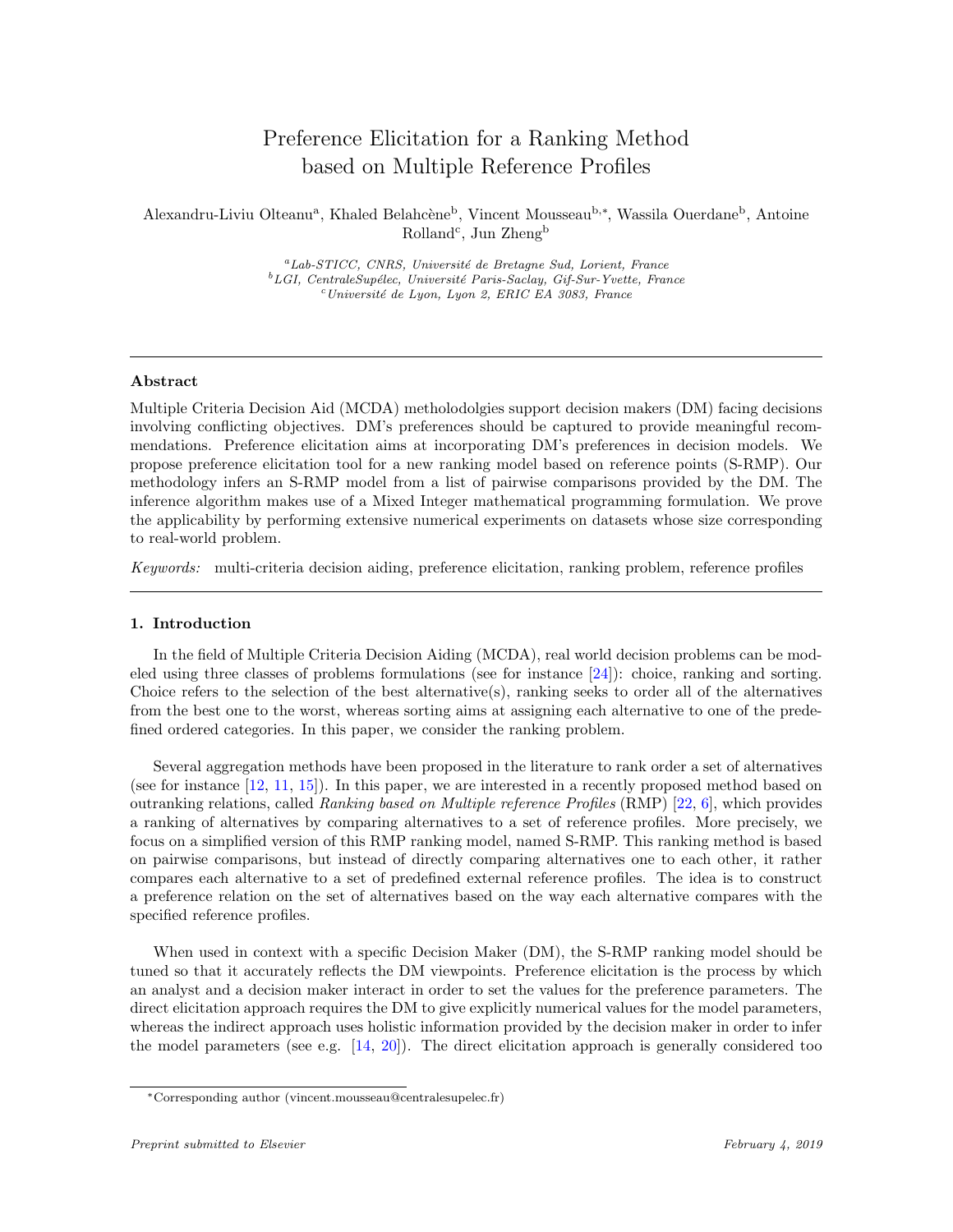difficult to apply in practice, as the DM has no clear understanding of the link between the parameters values and the resulting ranking [5]. The indirect approach, on the other hand, reduces the cognitive effort required from DM who is asked to express holistic judgments on alternatives only (e.g. pairwise comparisons of alternatives).

In this work we propose an indirect approach to elicit the parameters of the S-RMP model from pairwise comparisons expressed by the decision maker. We formulate the elicitation algorithm as a mixed linear optimization problem. In this optimization program, the variables are the parameters of the S-RMP method, the constraints represents the binary comparisons expressed by the decision maker, and the objective function maximizes the number of restored comparisons.

The paper is structured in the following way: Section 2 presents a state of the art on multicriteria ranking method in general and reference-based methods in particular. Section 3 introduces the reader to the S-RMP method through a simple example. In Section 4 we provide the technical details on the preference elicitation algorithm in order to infer an S-RMP model. Section 5 provides a numerical analysis of the behavior of the inference algorithm. We finish with the concluding remarks and perspectives for future work in Section 6.

### 2. State-of-the-art

MCDA methods are generally classified into two families. The first one concerns methods based on multi-attribute value theory  $(MAVT)$  (see [15]), while the second includes pairwise comparison methods based (so called outranking methods, see [23]). In this paper, we are interested in a ranking method based on the construction of an outranking relation.

In outranking methods, a preference relation called outranking relation is built between pairs of alternatives evaluated on multiple criteria. It is defined as a weak preference relation  $\succsim$  on the set of alternatives whose meaning is "at least as good as". An alternative a outranks another one  $b$ , i.e.  $a \gtrsim b$ , if there are strong enough arguments to declare that a is at least as good as b, and if there is no essential reason to refute the statement. Outranking methods includes methods like ELECTRE [23], PROMETHEE [7], TACTIC [27]. The popularity of such methods lies in their ability to deal with ordinal scales, limited input data and to represent non-compensatory preferences [5, 11].

The S-RMP ranking method is an outranking method which involves the use of external profiles to rank alternatives. Numerous studies report psychological evidence that decision makers make decisions based on some references, which can be the current status or their expectations (see for more details [16, 26, 25, 17]). The use of reference profiles in preference relations has been already studied in the MCDA literature. For instance, several multi-criteria optimization methods are based on the use of an ideal point. The TOPSIS (the Technique for Order of Preference by Similarity to Ideal Solution) method [13] evaluates an alternative by maximizing the distance between the alternative and an anti-ideal point while minimizing the distance to the ideal point. MACBETH [1] uses two fictitious reference levels on criteria ("good" and "neutral") to support in the elicitation of a value based model. Reference profiles are also used in sorting problems. For instance, the ELECTRE TRI sorting method [23, 11] compares alternatives to ordered reference profiles which represent the lower and upper bound of categories. The assignment rules of ELECTRE TRI are very similar to S-RMP. However their output differs; S-RMP provides a weak ranking of the alternatives while ELECTRE TRI produces a partition of alternatives into predefined categories. Therefore the result can be more discriminative for S-RMP than for ELECTRE TRI.

S-RMP is a method which makes use of pairwise comparisons to derive a ranking. It is well known that multicriteria methods which rely on pairwise comparisons to compute a ranking face a structural difficulty: the presence of Condorcet cycles in the outranking relation. Indeed, the preference relation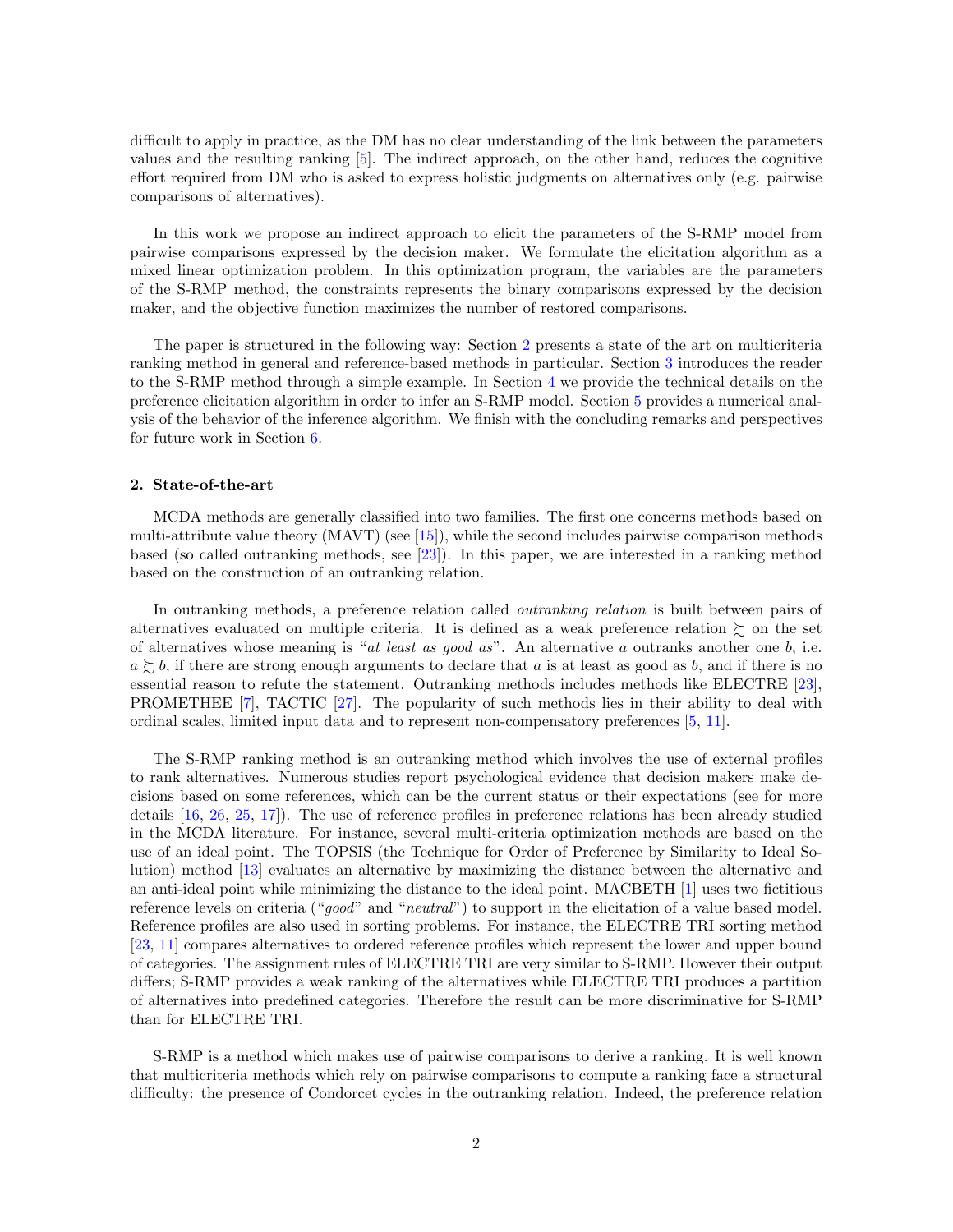over alternatives resulting from a weighted majority voting of criteria is not necessarily transitive (see [9]). This is why most ranking methods that rely on an outranking relation transform this relation into a transitive ranking, using a so-called exploitation procedure (see e.g.  $[7, 11]$ ). To circumvent the issue of Condorcet cycles, the S-RMP method proceeds in a slightly different way: pairwise comparisons are not used to compare alternatives one to each other, but to compare alternatives to external profiles (as it is done in Electre Tri  $[11]$ ). Hence, no outranking relation is build on the set A of alternatives; the outranking relation  $\succeq$  considered in S-RMP compares alternatives in A with the reference profiles in P, i.e,  $\Sigma \subseteq A \times P \cup P \times A$ . As S-RMP imposes a dominance structure on the profiles (see Section 3.2), the relation  $\succsim$  will have no cycles.

Apart from S-RMP<sup>1</sup>, outranking based ranking methods rank (order) alternatives according to the way each alternative compare to others. This means that the presence or absence of an alternative c can impact the relative rank of two other alternatives a and b (for instance if a is prefered to c, and c is prefered to b). In other words, these outranking methods do not fulfill the property of the Independence of Irrelevant Alternative (IIA), see e.g. for ELECTRE III [11], [28]. Note that fulfilling the IIA property (or not) is neither positive nor negative (one can argue that when  $a$  is prefered to  $c$ , and c is preferred to b, it grants a comparative advantage of a over b, or not).

This observation has however an important implication concerning indirect preference elicitation with outranking based ranking methods. Suppose we want to rank alternatives in a set  $A$  using an outranking based ranking method called  $M$ ; we would like to infer the parameters values of this ranking method M from a list of pairwise comparisons provided by the decision maker. Let us denote  $\mathcal{A}^* \subset \mathcal{A}$ the alternatives involved in these comparisons, and suppose that two of these alternatives  $a, b \in A^*$ are judged by the decision maker such that  $a$  is prefered to  $b$ . If the IIA property is not fulfilled by M, there is no formal guaranty that the ranking on A resulting from the use of the method M using the parameters inferred from the pairwise comparisons of alternatives in  $A^*$  will rank a better than b. Indeed b could be ranked better than  $a$ , and this would be difficult to understand from the decision maker perspective. This is why it is usually difficult to use outranking based ranking method using indirect preference elicitation.

Therefore, the S-RMP method has a unique advantage over the other outranking based ranking methods, as it is, up to our knowledge, the only outranking based ranking method which fulfills the IIA property. Therefore, this ranking method can meaningfully be used in an indirect elicitation perspective. In what follows, we propose a preference elicitation algorithm to learn the parameters of the S-RMP method from pairwise comparisons provided by the decision maker.

### 3. S-RMP: a Simple Ranking model based on Multiple Profiles

## 3.1. Illustrative example

In order to provide an overview of how the S-RMP ranking method proceeds, we provide a small didactic example. Let us consider a decision problem in which cars should be ranked, based on their attractiveness from a buyer's perspective. For the sake of the example, we consider three cars:  $x, y$ and z. Each car is evaluated on four criteria: the price (in  $k\in$ , to be minimized), the confidence in the *brand* ([0,100] scale, the greater the better), the fuel *consumption* (liters per 100 km to be minimized), and acceleration (time in seconds to accelerate from 0 to 100 km/h to be minimized). The performance of cars are presented in Table 1.

In order to model the judgment of the decision-maker, the S-RMP method makes use of the following preference parameters: (i) reference profiles, (ii) a lexicographic order on these profiles and (iii)

<sup>&</sup>lt;sup>1</sup>S-RMP defines the ranking based on the comparisons of alternatives to profiles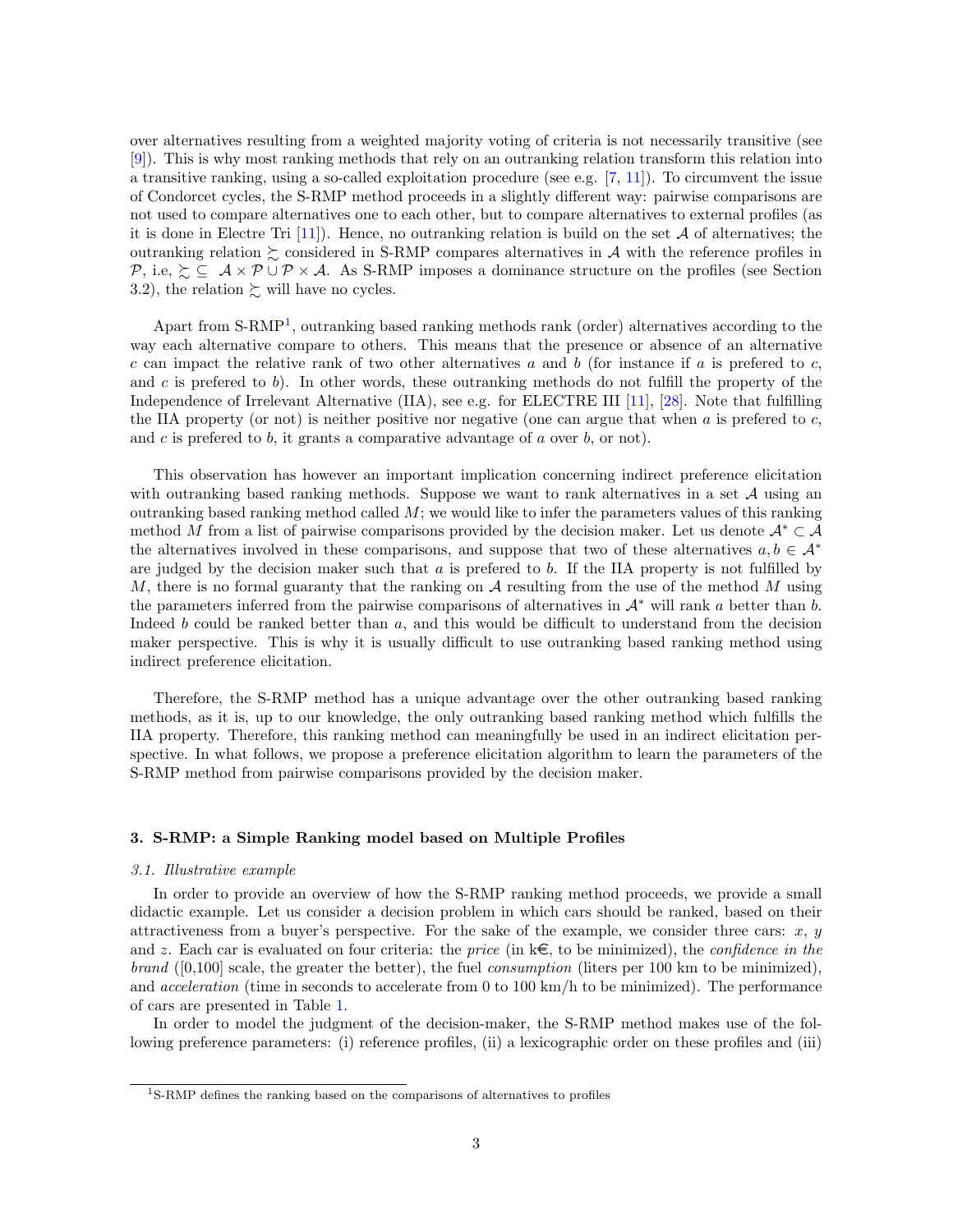|                  | Price | Confidence in the | Consumption  | Acceleration |
|------------------|-------|-------------------|--------------|--------------|
|                  | (k€)  | brand $([0,100])$ | (lit./100km) | sec.         |
| $\boldsymbol{x}$ | 18    | 95                |              | 24           |
| $\boldsymbol{y}$ | 16    | 66                |              | 32           |
| $\boldsymbol{z}$ | 13    | 25                |              | 22           |
| $\boldsymbol{p}$ | 20    | 50                | 10           | 30           |
| $n^2$            | 12    | 75                |              | 25           |
| weight           | 0.25  | 0.25              | 0.25         | 0.25         |

Table 1: Data involved in the illustrative example.

criteria weights.

In our example, we use two reference profiles denoted with  $p<sup>1</sup>$  and  $p<sup>2</sup>$  (which are vectors of evaluations), such that  $p_j^2$  is better that  $p_j^1$  on each criterion j. The value of these two profiles are provided in Table 1. The dominance structure on these two profiles  $(p^2$  dominates  $p^1$ ) allows to define, on each criterion, three segments on the evaluation scales: better than  $p^2$  (which can be interpreted as "good"), between  $p<sup>1</sup>$  and  $p<sup>2</sup>$  (which can be interpreted as "intermediate or fair"), and worse than  $p<sup>1</sup>$  (which can be interpreted as "insufficient").

In other terms, the reference profiles specify an ordered encoding for each criterion defined by three ordered intervals of performances  $(A, B, \text{ and } C)$  as illustrated in Figure 1, such that:

- **A** performances better than  $p^2$  on each criterion are denoted A,
- **B** performances between  $p^1$  and  $p^2$  on each criterion are denoted B,
- **C** performances worse than  $p<sup>1</sup>$  on each criterion are denoted C.



Figure 1: Graphical interpretation of Table 1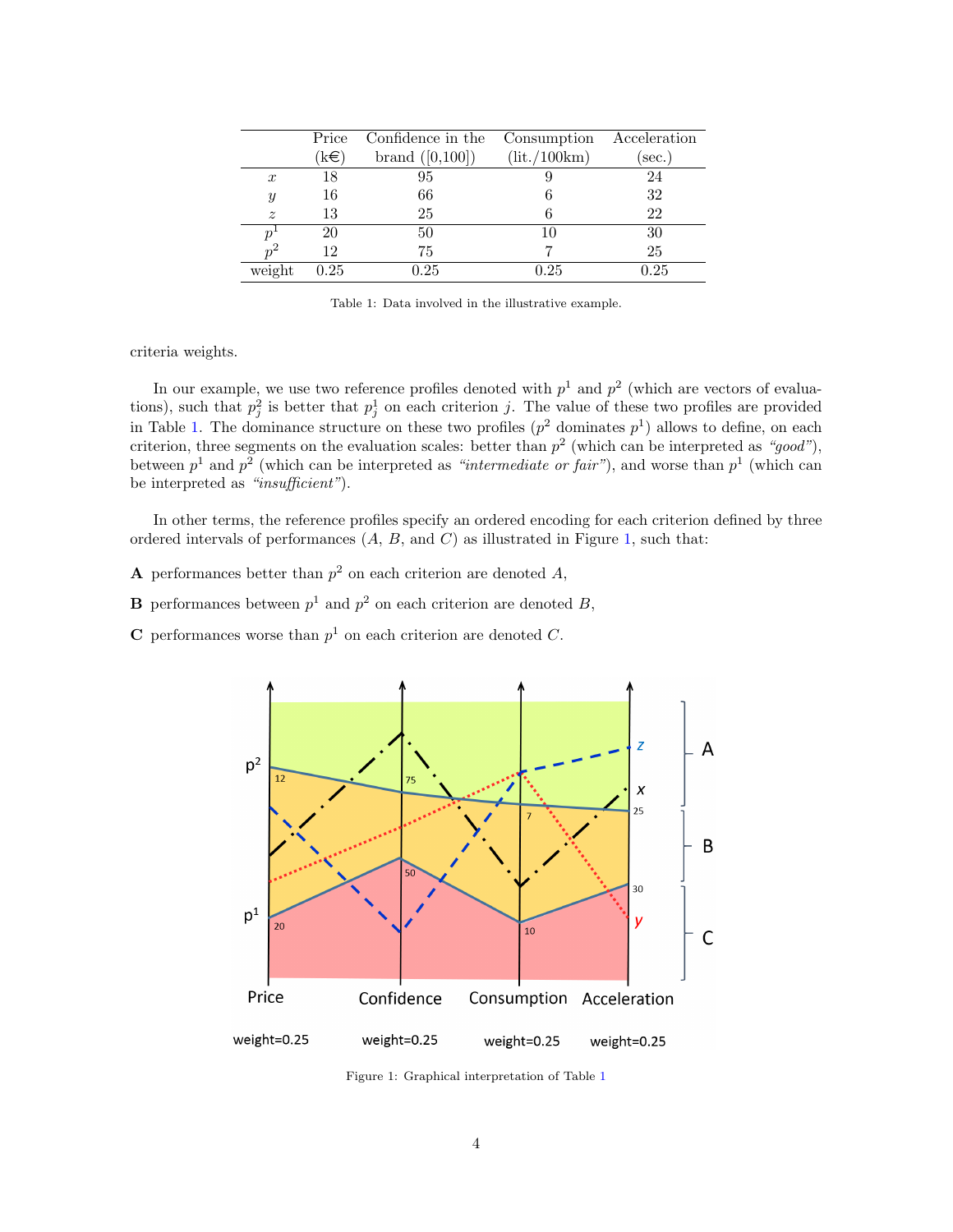The S-RMP method ranks cars based on how they compare to profiles  $p^1$  and  $p^2$ . Table 2 shows the encoding of the three cars considered in our example. In addition, a lexicographic order is considered among the reference profiles; this order defines the order by which each car is compared to the profiles. In our case, this order can either be "compare cars to  $p<sup>1</sup>$  then to  $p<sup>2</sup>$ " or "compare cars to  $p<sup>2</sup>$  then  $p<sup>1</sup>$ ". We consider in this example the first one ("*compare cars to*  $p<sup>1</sup>$  then to  $p<sup>2</sup>$ ").

|  | Price Confidence in the brand Consumption Acceleration |  |
|--|--------------------------------------------------------|--|
|  |                                                        |  |
|  |                                                        |  |
|  |                                                        |  |

Table 2: Results of the encoding procedure for the illustrative example

To compute a ranking, alternatives are not compared one to each other but each one is compared to the reference profiles. First, alternatives are compared to the first profile in the lexicographic order (here  $p<sup>1</sup>$ ). Considering two alternatives a and b, a is prefered to b, denoted  $(a \succ b)$ , if the number<sup>2</sup> of criteria for which alternative a is evaluated A or B (i.e. better than  $p<sup>1</sup>$ ) is greater than the number of criteria for which alternative b is evaluated A or B. If a and b cannot be distinguished with respect to their comparison to  $p^1$ , then a and b are compared to  $p^2$  (the second reference profile in the lexicographic order). If the number of criteria for which alternative a is evaluated A (i.e. better than  $p^2$ ) is greater than the number of criteria for which alternative is evaluated  $A$ , then  $a$  is prefered to  $b$ , otherwise  $a$ and b are indifferent. In our example, we have thus the following:

- Car x is better than car y because, x is evaluated A or B on all criteria while y is evaluated A or B on three criteria only (x compares better to  $p<sup>1</sup>$  than y does).
- Car x is better than car z because, x has evaluations A or B on all criteria while z has evaluations A or B on three criteria only (x compares better to  $p<sup>1</sup>$  than z does).
- Car z is better than car y because z and y are both evaluated A or B on three criteria (they compare equally to  $p^1$ ), but z is evaluated A on two criteria while y is evaluated A once only (z compares better to  $p^2$  than y does).

The final ranking is thus: x is the best car, followed by z and then y.

#### 3.2. The S-RMP ranking method

Let us consider a finite set of alternatives A evaluated on m criteria. We denote  $M = \{1, 2, \ldots, j, \ldots, m\}$ the set of criteria indices, while  $a_j$  denotes the evaluation of alternative  $a \in \mathcal{A}$  on criterion j (in what follows we will consider, without loss of generality, that preferences increase with the evaluation on each criterion, i.e. the greater the better). Thus,  $X = \prod_{j \in M} X_j$  denotes the Cartesian product of evaluations scales  $X_i$ . The S-RMP method makes use of three different types of parameters:

- $\mathcal{P} = \{P^h, h = 1, \ldots, k\}$  a set of k profiles, with  $p^h = \{p_1^h, \ldots, p_j^h, \ldots, p_m^h\}$ , where  $p_j^h$  denotes the evaluation of profile  $p^h$  on criterion j; we pose without loss of generality<sup>3</sup> a dominance structure on the set of profiles, i.e,  $p_j^h \leq p_j^{h+1}$ ,  $\forall h = 1..k - 1$ ,  $\forall j \in M$ .
- $\sigma$ , a lexicographic order on the reference profiles, i.e., a permutation on  $\{1, \ldots, k\}$ . Note that the lexicographic order  $\sigma$  can be any total order on profiles.

<sup>&</sup>lt;sup>2</sup>In this example, as criteria are equally weighted, we just count the number of criteria, but they could be weighted differently.

<sup>3</sup> for any S-RMP model, there exist an equivalent S-RMP model with a dominance structure on profiles, see [22].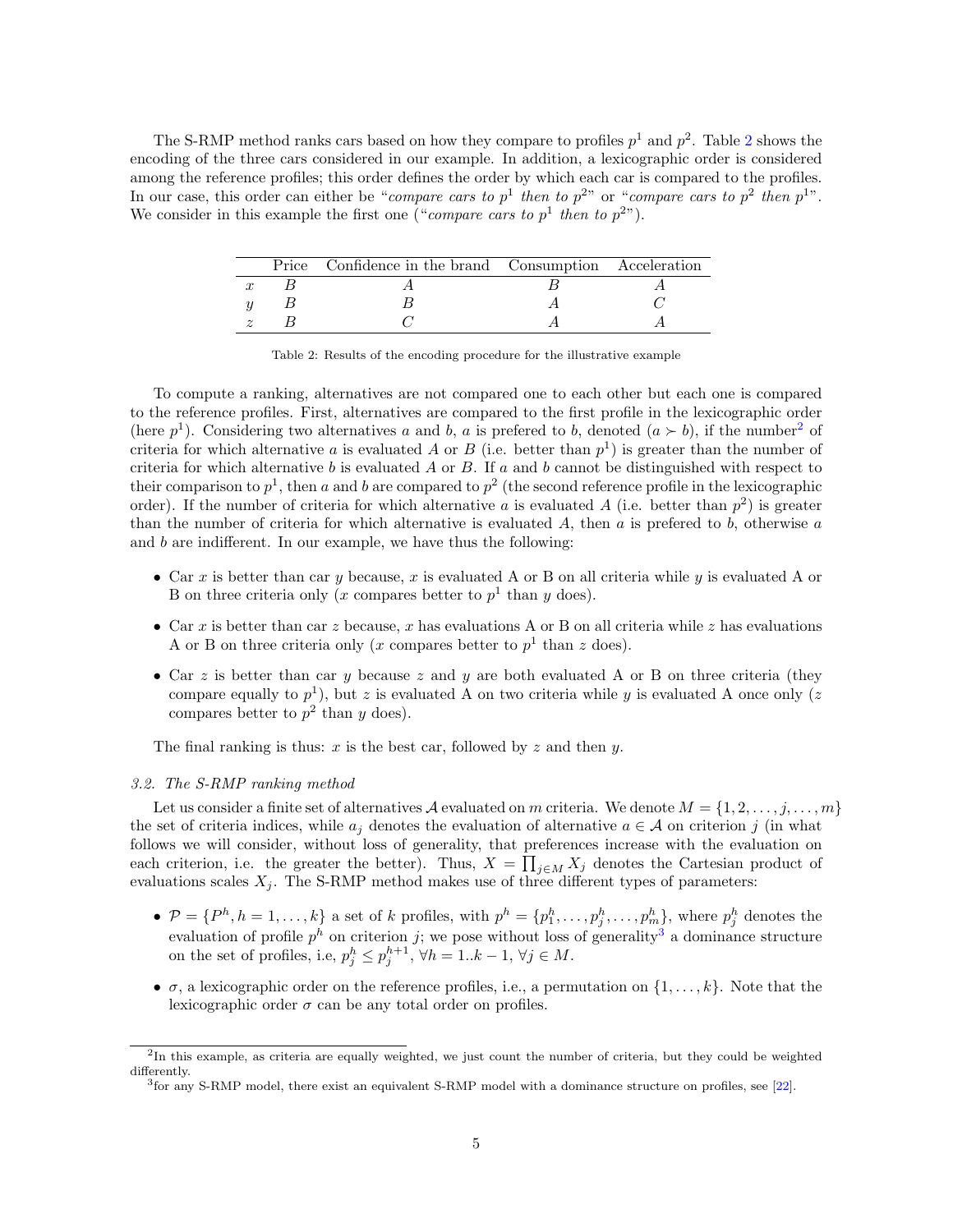• criteria weights  $w_1, w_2, \ldots, w_m$ , where  $w_j \geq 0$  and  $\sum_{j \in M} w_j = 1$ 

S-RMP proceeds by using a three-step procedure:

- 1. compute  $C(a, p^h) = \{j \in M : a_j \geq p_j^h\}$  with  $a \in \mathcal{A}, h = 1, \ldots, k$ , the set of criteria on which alternative a is at least as good as profile  $p^h$ .
- 2. compare alternatives one to each other in order to define k preference relations  $\gtrsim_{p^h}$ , relative to each reference profile such that  $a \succsim_{p^h} b$  iff  $\sum_{j \in C(a,p^h)} w_j \geq \sum_{j \in C(b,p^h)} w_j$ . In other words,  $a \succsim_{p^h} b$  holds when a compares better to  $p^h$  than b does. We will denote  $\succ_{p^h} (\sim_{p^h} ,$  respectively) the asymmetric part (the symmetric part, respectively) of the relation  $\succsim_{p^h}$ .
- 3. rank two alternatives  $a, b \in \mathcal{A}$  by sequentially considering the relations  $\sum_{p^{\sigma}(1)} \sum_{p^{\sigma}(2)} \ldots \sum_{p^{\sigma}(k)}$ (according to the lexicographic order  $\sigma$ ); a is prefered to b if  $a \succ_{p^{\sigma(1)}} b$ , or if  $a \sim_{p^{\sigma(1)}} b$  and  $a \succ_{p^{\sigma(2)}} b$ , or ... Hence, a and b are indifferent iff  $a \sim_{p^{\sigma(h)}} b$ , for all  $h = 1, \ldots, k$ .

### 4. The preference elicitation algorithm

In order to set the parameters of an aggregation method, it is necessary to interact with the decision maker, so as to integrate her preferences. A first approach (referred as direct elicitation in the literature) assumes that the DM understands very well the model and is at ease with expressing the values of its parameters. However, such approach is not always recommended as the DM has usually not a clear understanding of the semantics attached to the preference parameters. Therefore, the literature frequently proposes indirect elicitation (see e.g. [21, 18]), in which the decision maker expresses holistic preferences (i.e. pairwise comparisons on real or fictitious alternatives) from which the values of the parameters are inferred.

We propose to infer, from pairwise comparisons expressed by the DM, the parameters of a S-RMP model involving:

- the k reference profiles  $\mathcal{P} = \{p^h, h = 1, \ldots, k\}$ , with  $p^h = \{p_1^h, \ldots, p_j^h, \ldots, p_m^h\};$
- the criteria weights  $w_j, j \in M$ , , where  $w_j \geq 0$  and  $\sum_{j \in M} w_j = 1$ ;
- the lexicographic order on reference profiles  $\sigma$ .

#### 4.1. Principle

We propose an indirect elicitation procedure for the S-RMP model, in which the decision maker provides a list  $\beta C$  of binary comparisons of alternatives (a partial ranking), from which the S-RMP preference parameters (weights, reference profiles, and the lexicographic order on reference profiles) are inferred. More precisely, two sets are considered  $\mathcal{BC}_\sim$  and  $\mathcal{BC}_\sim$ , such that  $\mathcal{BC} = \mathcal{BC}_\sim \cup \mathcal{BC}_\sim$  where  $\mathcal{BC}_{\succ}$  represents the pairs  $(x, y)$  for which the decision maker stated that x is prefered to y, while  $\mathcal{BC}_{\sim}$ includes the pairs which are indifferent. We will denote  $A^*$  the set of alternatives involved in  $\mathcal{BC}$ .

With a given number of profiles k, we examine all the k! possible lexicographic orders<sup>4</sup> to identify the S-RMP model that best matches  $\mathcal{BC}$ . Given an order on reference profiles (i.e., for a given lexicographic order  $\sigma$ ), determining whether an S-RMP model fulfilling the preference relations in  $\mathcal{BC}_{\succ}$  and the indifference relations in BC<sup>∼</sup> amounts to solve a Mixed Integer Program (MIP). The formulation of this MIP is presented below.

<sup>4</sup>Note that in this reference based ranking model, the number of reference points is usually limited to 3.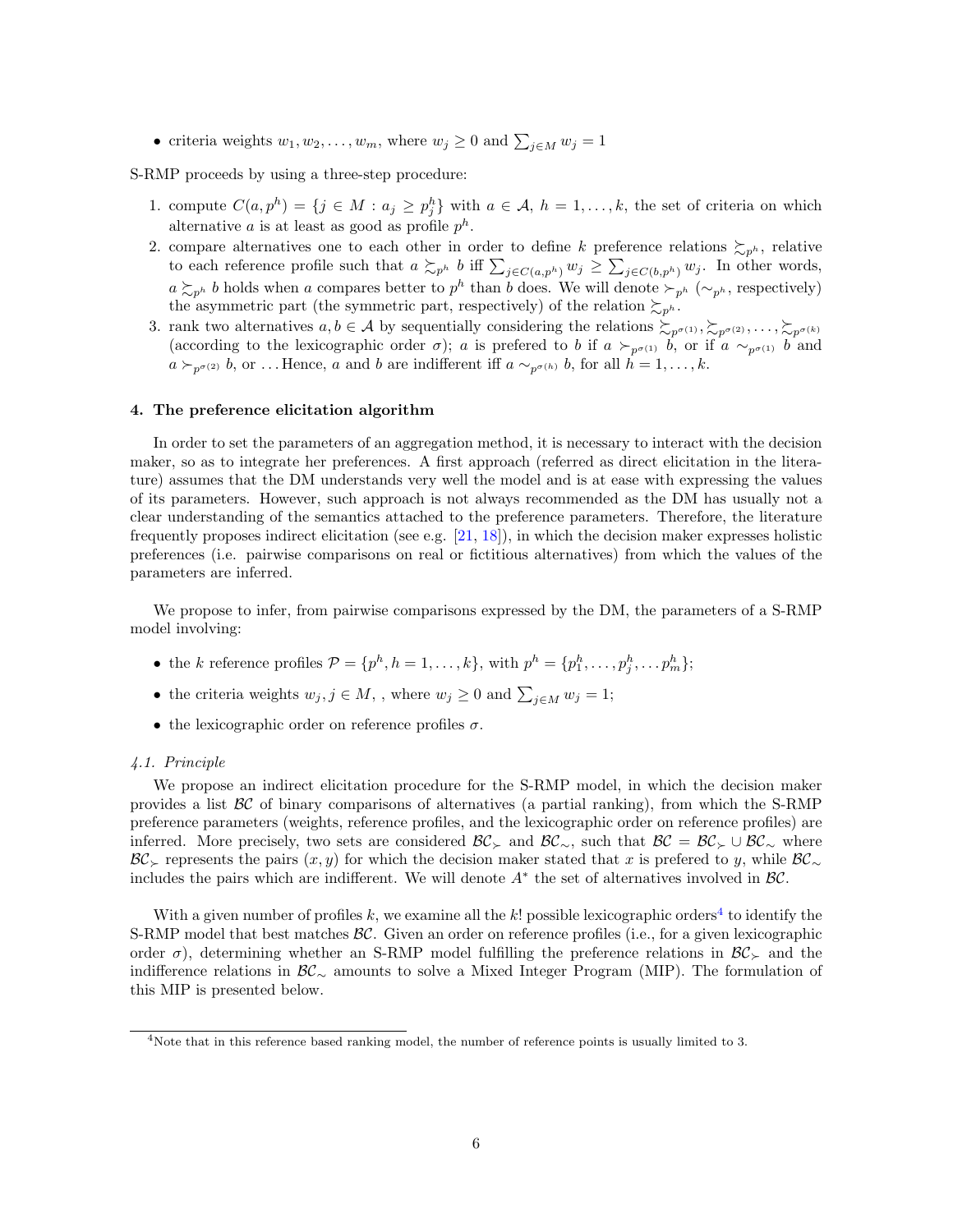#### 4.2. Mathematical Program for the elicitation algorithm

We begin by modeling whether or not an alternative  $a \in A^*$  is at least as good as a reference profile  $p^h, h = 1, \ldots, k$  on a given criterion  $j \in M$ . We use the binary variables  $\delta_j(a, p^h)$  defined on the left, and the linear constraints on the right, in order to do this:

$$
\delta_j(a, p^h) = \begin{cases}\n1 & , \text{ if } a_j \geqslant p_j^h \\
0 & , \text{ otherwise.} \n\end{cases}\n\qquad\n\begin{cases}\n\delta_j(a, p^h) \geqslant a_j - p_j^h + \gamma \\
a_j - p_j^h \geqslant \delta_j(a, p^h) - 1 \\
\delta_j(a, p^h) \in \{0, 1\}\n\end{cases}\n\tag{1}
$$

where  $\gamma > 0$  is a very small value used for modeling strict inequalities. The first constraint restricts  $\delta_j(a, p^h)$  to 1 when  $a_j \geqslant p_j^h$ , while the second constraint restricts it to 0 when  $a_j < p_j^h$ .

In order to construct the weighted support of  $a \succsim p^h$ , we define another variable  $\omega_j(a, p^h)$ . We define this variable below, along with the linear constraints needed to model it:

$$
\omega_j(a, p^h) = \begin{cases} w_j & \text{, if } a_j \geqslant p_j^h \\ 0 & \text{, otherwise.} \end{cases} \qquad \begin{cases} \omega_j(a, p^h) \geqslant 0 \\ \delta_j(a, p^h) \geqslant \omega_j(a, p^h) \\ w_j \geqslant \omega_j(a, p^h) \\ \omega_j(a, p^h) \geqslant \delta_j(a, p^h) + w_j - 1 \end{cases}
$$
 (2)

The linear constraints serve the purpose of giving  $\omega_j(a, p^h)$  the minimum value between  $w_j$  and  $\delta_j(a, p^h)$ , therefore making  $\omega_j(a, p^h)$  equal to  $w_j$  if  $a \succsim_j p^h$  and 0 otherwise.

Using the previously presented variables and constraints, given a lexicographic order on the profiles σ, we may now proceed to modeling the input of the DM in the form of  $a \succ b$  for a given pair of alternatives  $(a, b) \in \mathcal{BC}_{\succ}$ . For such a preference to be modeled, we need to find a profile  $p^{\sigma(i)}$ ,  $i = 1...k$ , such that:

$$
\begin{cases}\n\sum_{j \in M} \omega_j(a, p^{\sigma(i)}) > \sum_{j \in M} \omega_j(b, p^{\sigma(i)}) \\
\sum_{j \in M} \omega_j(a, p^{\sigma(h)}) = \sum_{j \in M} \omega_j(b, p^{\sigma(h)}), \forall h \in 1..i-1\n\end{cases} \tag{3}
$$

We will use a set of  $k-1$  binary variables  $s(a, b, p^h), \forall (a, b) \in \mathcal{BC}_{\succ}, \forall p^h \in \mathcal{P}$  in order to model this. If we consider the first profile in the lexicographic order,  $p^{\sigma(1)}$ , we define the following linear constraints:

$$
\begin{cases}\n\sum_{j \in M} \omega_j(a, p^{\sigma(1)}) \geq \sum_{j \in M} \omega_j(b, p^{\sigma(1)}) + \gamma - s(a, b, p^{\sigma(1)}) \cdot (1 + \gamma) \\
\sum_{j \in M} \omega_j(a, p^{\sigma(1)}) \geq \sum_{j \in M} \omega_j(b, p^{\sigma(1)}) - (1 - s(a, b, p^{\sigma(1)})) \\
\sum_{j \in M} \omega_j(a, p^{\sigma(1)}) \leq \sum_{j \in M} \omega_j(b, p^{\sigma(1)}) + (1 - s(a, b, p^{\sigma(1)}))\n\end{cases} (4)
$$

The first constraint is used to model that  $\Sigma$  $\sum_{j\in M}\omega_j(a,p^{\sigma(1)})>\sum_{j\in M}$  $\sum_{j\in M} \omega_j(b, p^{\sigma(1)})$  whereas the following two constraints model that  $\Sigma$  $\sum_{j\in M} \omega_j(a, p^{\sigma(1)}) = \sum_{j\in M} \omega_j(b, p^{\sigma(1)})$ . The  $s(a, b, p^{\sigma(1)})$  variable acts as a switch between the two statements, with the first being true for  $s(a, b, p^{\sigma(1)}) = 0$  and the second statement being true for  $s(a, b, p^{\sigma(1)}) = 1$ .

We may extend these constraints to the subsequent reference profiles with respect to the lexicographic order, however, we additionally need to relax them for all profiles in this order which follow the profile which is able to discriminate between a and b, i.e.  $p^{\sigma(i)}$ . We achieve this by generalizing Equation (4),  $\forall h \in 2... k-1$  as follows: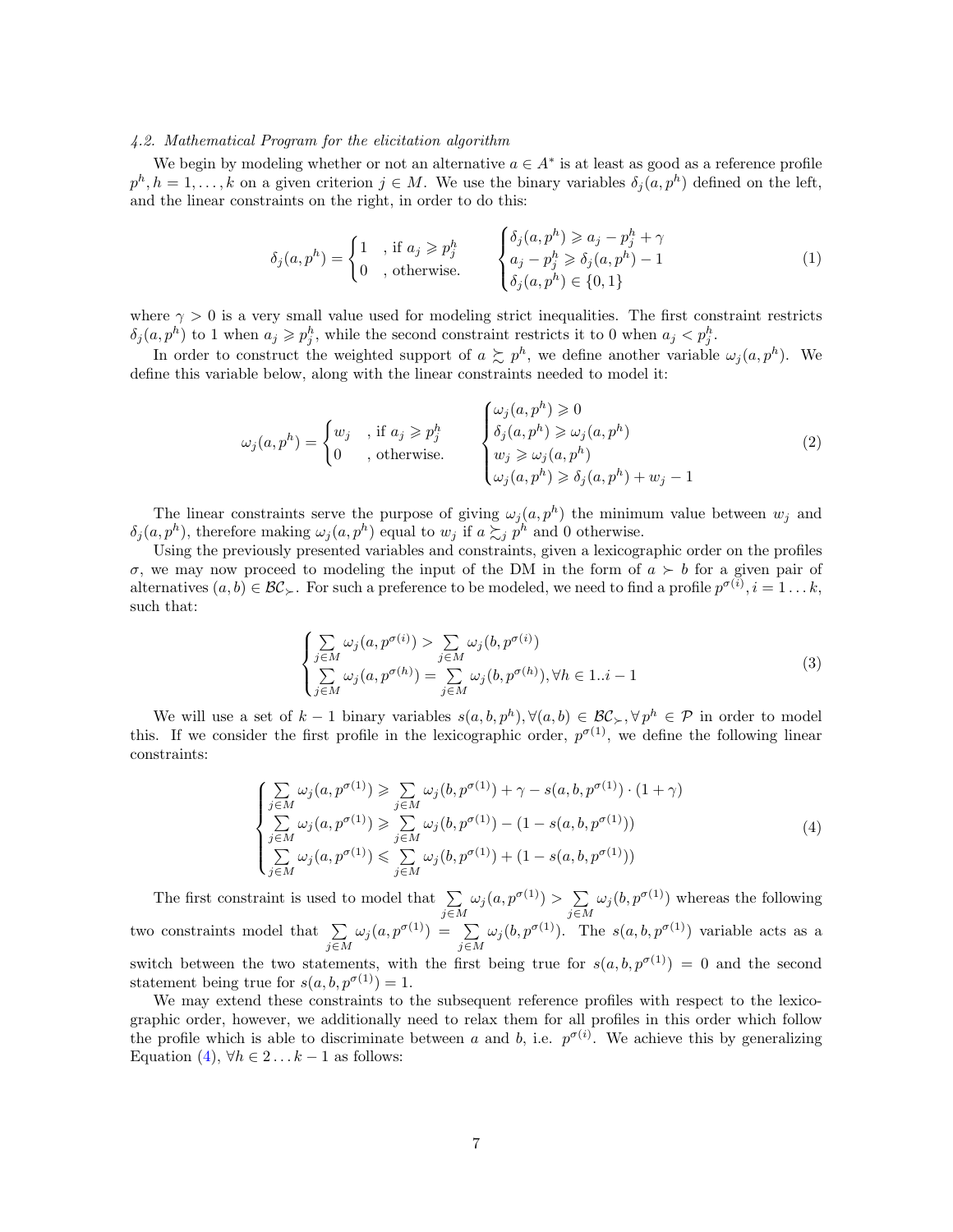$$
\begin{cases}\n\sum_{j \in M} \omega_j(a, p^{\sigma(h)}) \geq \sum_{j \in M} \omega_j(b, p^{\sigma(h)}) + \gamma - s(a, b, p^{\sigma(h)}) \cdot (1 + \gamma) - (1 - s(a, b, p^{\sigma(h-1)})) \\
\sum_{j \in M} \omega_j(a, p^{\sigma(h)}) \geq \sum_{j \in M} \omega_j(b, p^{\sigma(h)}) - (1 - s(a, b, p^{\sigma(h)})) - (1 - s(a, b, p^{\sigma(h-1)})) \\
\sum_{j \in M} \omega_j(a, p^{\sigma(h)}) \leq \sum_{j \in M} \omega_j(b, p^{\sigma(h)}) + (1 - s(a, b, p^{\sigma(h)})) + (1 - s(a, b, p^{\sigma(h-1)}))\n\end{cases}
$$
\n(5)

By adding the  $s(a, b, p^{\sigma(h-1)})$  variables at the end of all three constraints, only when the previous profile in the lexicographic order  $(p^{\sigma(h-1)})$ , was not able to model the preference relation between a and b (i.e.  $s(a, b, p^{\sigma(h-1)}) = 1$ ) the constraints on profile  $p^{\sigma(h)}$  are kept. On the other hand, if the previous profile was able to model the preference relation (i.e.  $s(a, b, p^{\sigma(h-1)}) = 0$ ) then the constraints on  $p^{\sigma(h)}$ are relaxed. We have not included in the previous equations the last profile in the lexicographic order, as in this case we only need the following constraint:

$$
\sum_{j \in M} \omega_j(a, p^{\sigma(k)}) \geq \sum_{j \in M} \omega_j(b, p^{\sigma(k)}) + \gamma - s(a, b, p^{\sigma(k-1)}) \cdot (1 - \gamma) \tag{6}
$$

This constraint forces the last profile in the lexicographic order to model that  $a \succ b$  when all of the previous profiles were not able to do so (i.e.  $s(a, b, p^{\sigma(k-1)}) = 0$ ).

Modeling the input of the DM in the form of  $a \sim b$  for a given pair of alternatives  $(a, b) \in \mathcal{BC}_\sim$  is done using only one constraint for each reference profile and no binary variables:

$$
\sum_{j \in M} \omega_j(a, p^{\sigma(h)}) = \sum_{j \in M} \omega_j(b, p^{\sigma(h)}), \forall h \in 1, \dots, k
$$
\n(7)

We present the full mixed-integer linear program in Table 3.

Constraints (8) and (9) are used to fix the sum of the weights to 1 and to make them non-null. The following three constraints limit the evaluations of the reference profiles to the [0, 1] interval as well as enforce the dominance constraints between them. Constraints  $(13)$  and  $(14)$  correspond to Eq.  $(1)$ , whereas constraints (15) to (18) correspond to Eq.  $(2)$ . The subsequent five constraints simplify those from Eq. (4), (5) and (6) by adding two dummy s variables,  $s^0$  and  $s^k$ .  $s^0$  is fixed to 1 so that Eq. (4) is accurately modeled, whereas  $s^k$  is fixed to 0 in order to model Eq. (6). Note that  $\sigma$  has also been extended in order to properly model these constraints with  $\sigma(0) = 0$  and  $\sigma(k) = k$ . Finally, constraint  $(24)$  is used to model the pairs of indifferent alternatives in In.

The mixed integer linear program from Table 3 is used to find a S-RMP model only when the preference and indifference relations provided by the DM on the alternatives in A<sup>∗</sup> allow for such a model to be constructed. In order to account for inconsistent pair-wise comparisons, the presented program may be easily converted to maximize the number of fulfilled pair-wise comparisons. First of all, constraint (19) needs to be removed, whereas constraint (24) needs to be replaced by the following two constraints:

$$
\begin{cases} \sum\limits_{j \in M} \omega_j(a, p^{\sigma(h)}) \geqslant \sum\limits_{j \in M} \omega_j(b, p^{\sigma(h)}) - (1 - s^*(a, b)), \forall a, b \in \mathcal{BC}_{\sim}, \forall h \in 1..k \\ \sum\limits_{j \in M} \omega_j(b, p^{\sigma(h)}) \geqslant \sum\limits_{j \in M} \omega_j(a, p^{\sigma(h)}) - (1 - s^*(a, b)), \forall a, b \in \mathcal{BC}_{\sim}, \forall h \in 1..k \end{cases}
$$

The two constraints model the equality from constraint (24), however, we also have added a single binary variable  $s^*$  for each pair of alternatives in In in order to relax these constraints when the constructed S-RMP model is not able to represent it. In order to finish the MIP, we only need to add an objective function as:  $maximize$   $\sum$  $a,b \in \mathcal{BC} \succ$  $s(a, b, p^{\sigma(0)}) + \sum$  $a,b∈BC$   $\succ$  $s^*(a, b)$ . The resulting program will

therefore seek to maximize the number of fulfilled pair-wise comparisons.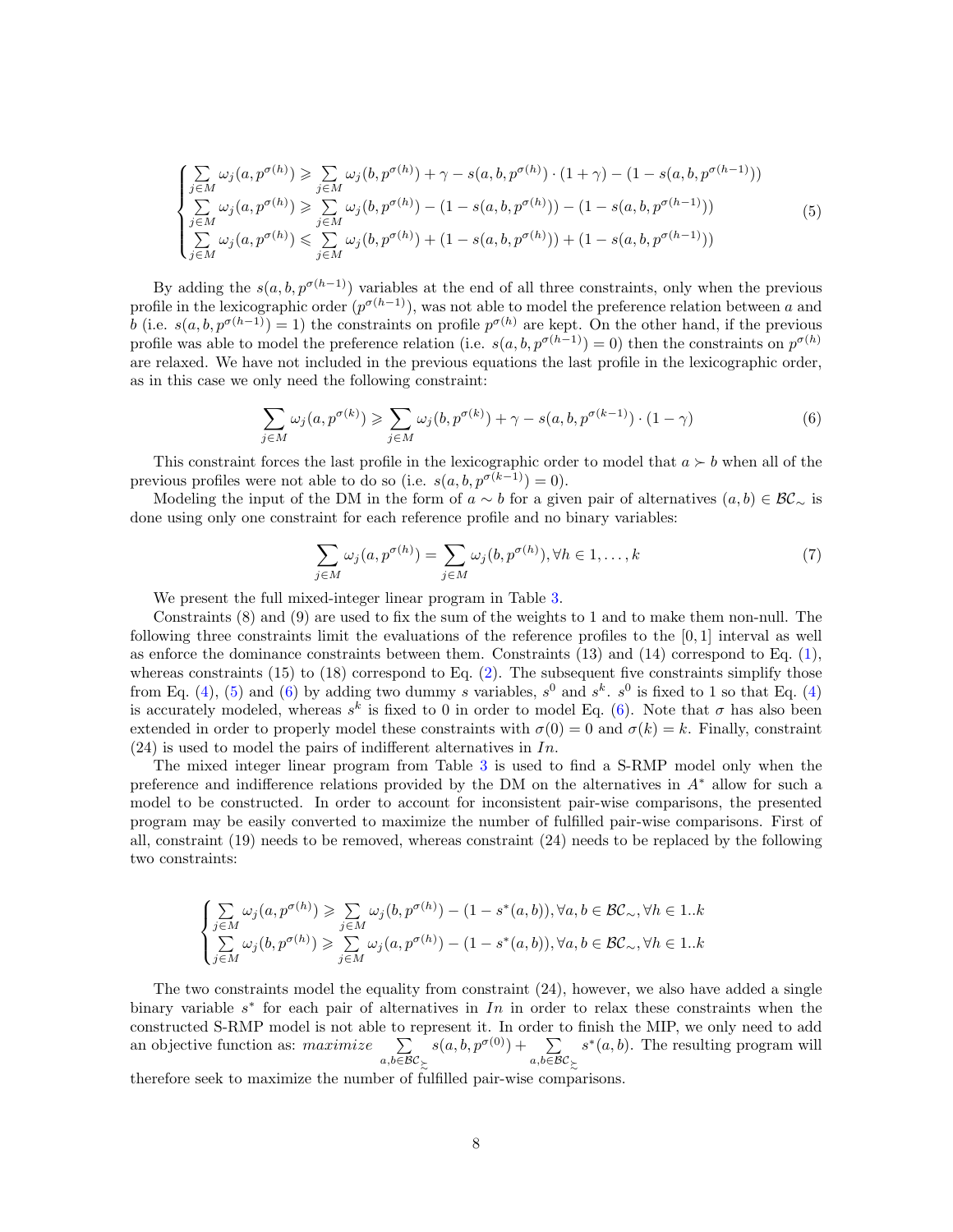| $k,\sigma,\gamma$<br>$A^*, \mathcal{B}\mathcal{C}_\succsim, \mathcal{B}\mathcal{C}_\sim, M, N \ a_j \in [0,1]$<br>Parameters:                                                                                                                                                                                                                                                                                                                                                                                                                      | $\forall a \in A, \forall j \in M$                                                                                                                                                                                                                                                                                                                                                                | $\Xi$ $\widetilde{\Omega}$           |
|----------------------------------------------------------------------------------------------------------------------------------------------------------------------------------------------------------------------------------------------------------------------------------------------------------------------------------------------------------------------------------------------------------------------------------------------------------------------------------------------------------------------------------------------------|---------------------------------------------------------------------------------------------------------------------------------------------------------------------------------------------------------------------------------------------------------------------------------------------------------------------------------------------------------------------------------------------------|--------------------------------------|
| Variables:<br>$w_j \in [0, 1]$<br>$p_j^h$<br>$\delta_j(a, p^h) \in \{0, 1\}$<br>$\delta_j(a, p^h) \in \{0, 1\}$<br>$\omega_j(a, p^h) \in [0, 1]$<br>$s(a, b, p^h) \in \{0, 1\}$                                                                                                                                                                                                                                                                                                                                                                    | $\forall a \in A^*, \forall h \in 1k, \forall j \in M$<br>$\forall a \in A^*, \, \forall h \in 1k, \, \forall j \in M$<br>$\forall a, b \in BC_{\succ}, \forall h \in 0k$<br>$\forall h \in 1k, \forall j \in M$<br>$\forall j \in M$                                                                                                                                                             | E O O C<br>ನಾ                        |
| $\begin{array}{l} \hbox{Comstrants:}\\ \mbox{s.t.} \begin{array}{l} \sum_{i \in I} w_{ij} = 1\\ \mbox{if} \begin{array}{l} \lambda \\ \lambda \\ \nu \end{array} \\ \mbox{if} \begin{array}{l} \lambda \\ \lambda \\ \nu \end{array} \\ \mbox{if} \begin{array}{l} \lambda \\ \lambda \\ \nu \end{array} \\ \mbox{if} \begin{array}{l} \lambda \\ \lambda \\ \nu \end{array} \\ \mbox{if} \begin{array}{l} \lambda \\ \lambda \\ \nu \end{array} \\ \mbox{if} \begin{array}{l} \lambda \\ \lambda \\ \nu \end{array} \\ \mbox{if} \begin{array}{l$ | $\begin{array}{l} \forall j\in M\\ \forall j\in M \end{array}$                                                                                                                                                                                                                                                                                                                                    | $\odot$<br>$\circledS$               |
|                                                                                                                                                                                                                                                                                                                                                                                                                                                                                                                                                    | $\mathbb{Z}$<br>$\forall h\in 1k-1,\,\forall j\in$<br>$\forall j \in M$                                                                                                                                                                                                                                                                                                                           |                                      |
|                                                                                                                                                                                                                                                                                                                                                                                                                                                                                                                                                    | $\in M$<br>$M \ni$<br>$\forall j$<br>$\forall j$                                                                                                                                                                                                                                                                                                                                                  |                                      |
|                                                                                                                                                                                                                                                                                                                                                                                                                                                                                                                                                    | $\in M$<br>ZZ<br>$\tilde{\psi}$<br>$\forall j$<br>$\forall j$<br>$\begin{array}{l} \forall a\in A^*,\ \forall h\in 1k,\ \forall\\ \forall a\in A^*,\ \forall h\in 1k,\ \forall\\ \forall a\in A^*,\ \forall h\in 1k,\ \forall\\ \forall a\in A^*,\ \forall h\in 1k,\ \forall\\ \forall a\in A^*,\ \forall h\in 1k,\ \forall\\ \forall a\in A^*,\ \forall h\in 1k,\ \forall \forall\\ \end{array}$ | SHQAAAQEAQ<br>SHQAAAQEA              |
|                                                                                                                                                                                                                                                                                                                                                                                                                                                                                                                                                    | $\mathbb{Z}$<br>$\omega$<br>$\cup$<br>$\forall j$<br>$\breve{\mathcal{L}}$<br>$\in 1k,$<br>$\forall a \in A^*, \forall h$<br>$\forall a,b\in\mathcal{BC}_\succ$                                                                                                                                                                                                                                   |                                      |
|                                                                                                                                                                                                                                                                                                                                                                                                                                                                                                                                                    | $\forall a, b \in BC_{\succ}, \forall h \in 1k$<br>$\forall a,b\in\mathcal{BC}_\succ$                                                                                                                                                                                                                                                                                                             | (20)<br>$\left( \frac{1}{2} \right)$ |
|                                                                                                                                                                                                                                                                                                                                                                                                                                                                                                                                                    | $\forall a, b \in BC_{\succ}, \forall h \in 1k$                                                                                                                                                                                                                                                                                                                                                   | (22)                                 |
|                                                                                                                                                                                                                                                                                                                                                                                                                                                                                                                                                    | $\forall a,b\in\mathcal{B}\mathcal{C}_{\succ},\,\forall h\in1k$                                                                                                                                                                                                                                                                                                                                   | (23)                                 |
|                                                                                                                                                                                                                                                                                                                                                                                                                                                                                                                                                    | $\forall a, b \in BC_{\sim}, \forall h \in 1k$                                                                                                                                                                                                                                                                                                                                                    | (24)                                 |

Table 3: Mixed integer linear program for inferring the parameters of an S-RMP model given a lexicographic order  $\sigma$ ; Table 3: Mixed integer linear program for inferring the parameters of an S-RMP model given a lexicographic order σ;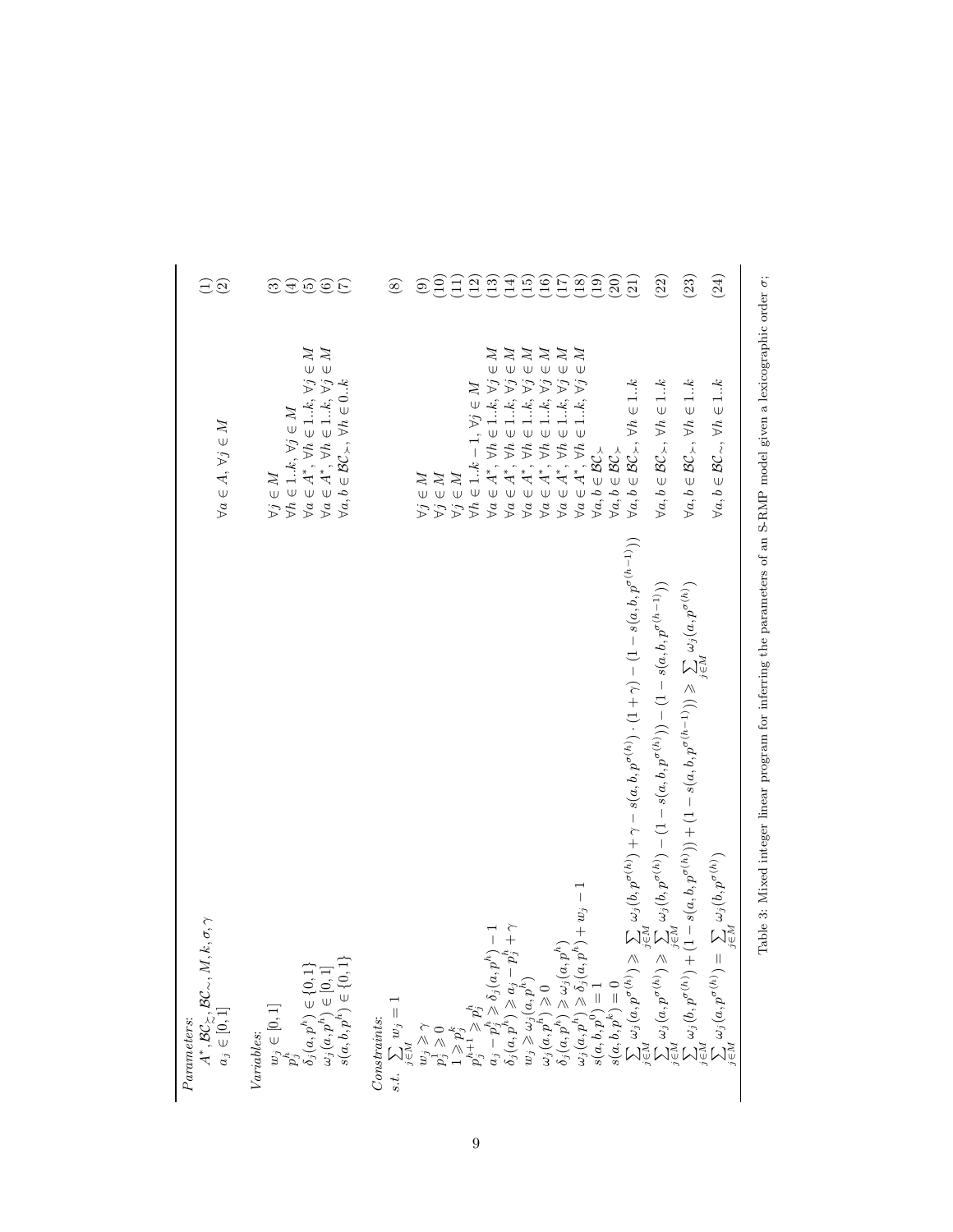#### 5. Numerical Analysis

We propose in this section to study the performances of the proposed elicitation algorithm for the S-RMP model. We begin by describing our experimental protocol. Then, we provide the results concerning (i) the computation time, (ii) the ability of the proposed approach to restore the provided binary comparisons, and (iii) its ability to handle noisy data.

#### 5.1. Experiment Design and implementation details

To test our algorithm we follow the experimental design depicted in Figure 2. We randomly draw an initial S-RMP model, denoted with  $M_o$ :

- the criteria weights are first randomly generated using the method described in  $[8, 29]$ ,
- the reference profiles are drawn as follows: on each criterion  $j \in M$ , randomly we generate  $k_o$ evaluations in  $X_i$  and order them. These ordered evaluations on all criteria are used to specify the  $k<sub>o</sub>$  profiles, so as to respect the dominance structure on profiles.
- we randomly select a lexicographic order on profiles.



Figure 2: Design of experiments;

We randomly generate a training set (denoted  $A_{tr}$ ) of  $n_{tr}$  alternatives defined by their evaluations on the m criteria. We then construct a set of  $n_{bc}$  pairwise comparisons, by randomly selecting pairs of alternatives from  $A_{tr}$  (we discard pairs of alternatives involving dominance); we use  $M_o$  define preference on the selected pairs.

Then we compute  $M_e$ , the S-RMP model that best match the  $n_{bc}$  pairwise comparisons, with a fixed number of profiles  $k_e$  using the algorithm proposed in Section 4. To appreciate the distance between  $M_e$  and  $M_o$ , we randomly generate  $A_{te}$ , a test set of te alternatives  $(A_{te}$  is constructed in the same way as  $A_{tr}$ ).  $A_{te}$  is used with both the original model and the elicited one in order to construct two rankings of the alternatives. Kendall's rank correlation is then used in order to measure the closeness between the elicited model  $M_e$  and the original one  $M_o$ .

We have set the following values for the experiments' parameters (from Figure 2):  $n_{tr} \in \{10, 20, \ldots, 100\}$  $m \in \{3, 5, 7\}, k_o = 10, k_e \in \{1, 2, 3\}$  and  $n_{te} = 5000$ . We have generated 100 S-RMP models  $(M_o)$  for each combination of values for these parameters. The experiments we have been performed using the solver IBM ILOG CPLEX 12.6.3 on an AMD Opteron<sup>TM</sup> 6176 SE machine with 250GB RAM and the possibility of launching up to 18 threads in parallel. We have set a 60mn timeout for each computation.

Moreover, when inferring an S-RMP model, in order to remove any bias caused by the sequence in which the lexicographic orders of profiles were chosen, we have adapted the approach so that multiple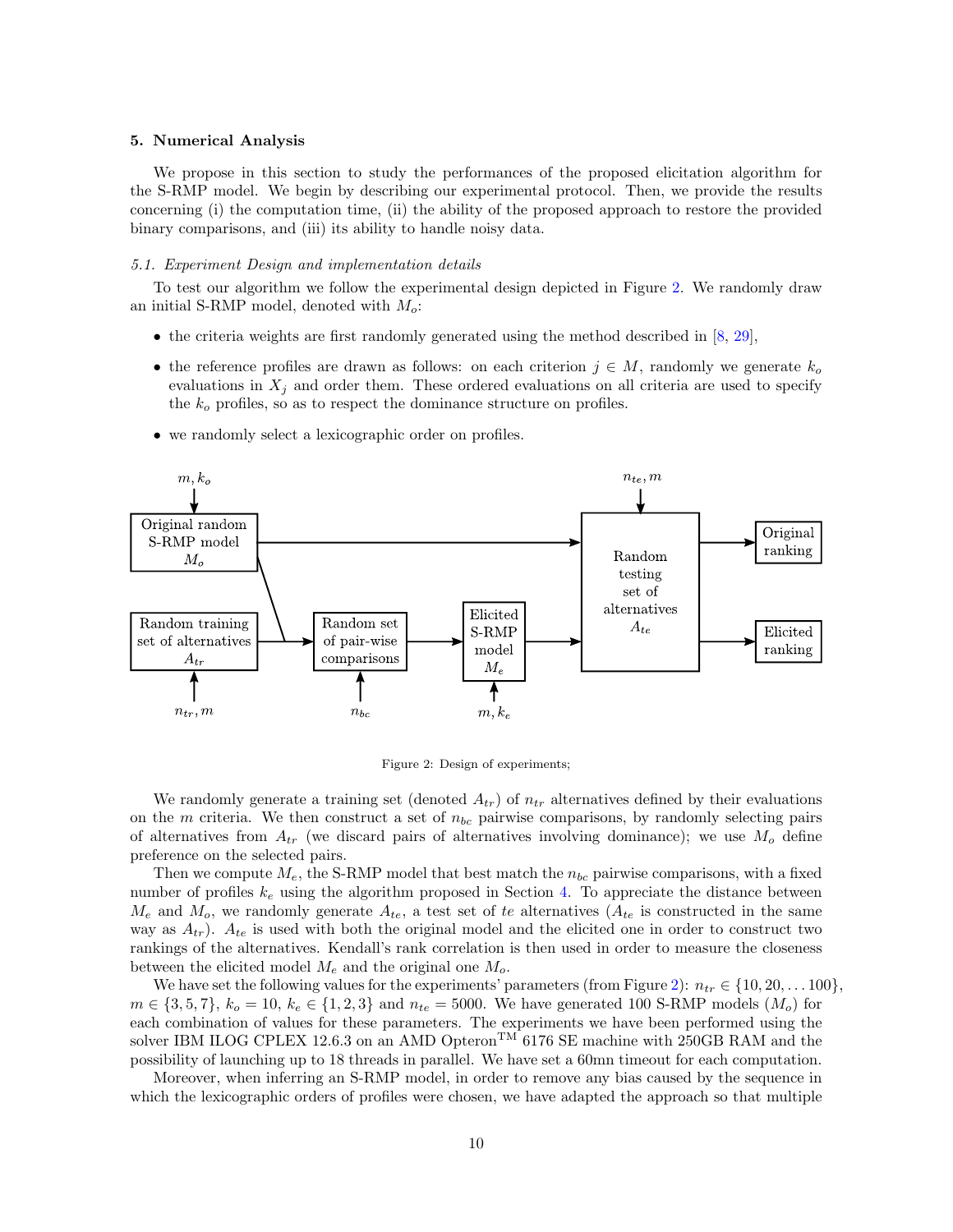parallel executions are launched, one for each lexicographic order. Therefore, when  $k = 1$  we launch a single instance of the approach, allowing CPLEX to reach a parallelism of 18, when  $k = 2$  we launch two instances with a parallelism of 9 each, and when  $k = 3$  we launch six instances with a parallelism of 3 each. In this way, all executions of this algorithm, regardless of the sought number of profiles, will have access to the same amount of resources and the final result will not be biased by the order in which the lexicographic orders have been chosen.

#### 5.2. Experiments results

## 5.2.1. Computing time

Our first experiment aims to analyze the computation time of the proposed algorithm. Figure 3 depicts the average execution times and standard deviations for the problem instances that were solved within a one hour time limit.



Figure 3: Average execution times on a logarithmic scale.

We observe that the execution time increases with the number of considered binary comparisons at an exponential rate. The computation time also increases significantly with the number of profiles.

Note that the exponential trend of the computing time seems "weaken" for more than 70 comparisons. This may be due to the one hour limit imposed for computing  $M_e$ ; indeed, this timeout occurs more often for large instances. Finally, the differences in execution time when computing S-RMP models with one, two or three profiles ( $k_e = 1, 2, \text{ or } 3$ ) seem to reduce when more criteria are considered  $(m = 7).$ 

We can conclude that, for data sets whose size corresponds to real instances (up to 100 comparisons, 7 criteria), the computation time is compatible with a working session mode (see for instance [10]) in which preference statements are collected from the decision maker, and results are shown after at most 20-30mn computation. It is however difficult to envisage an interactive trial and error mode with datasets of real world size.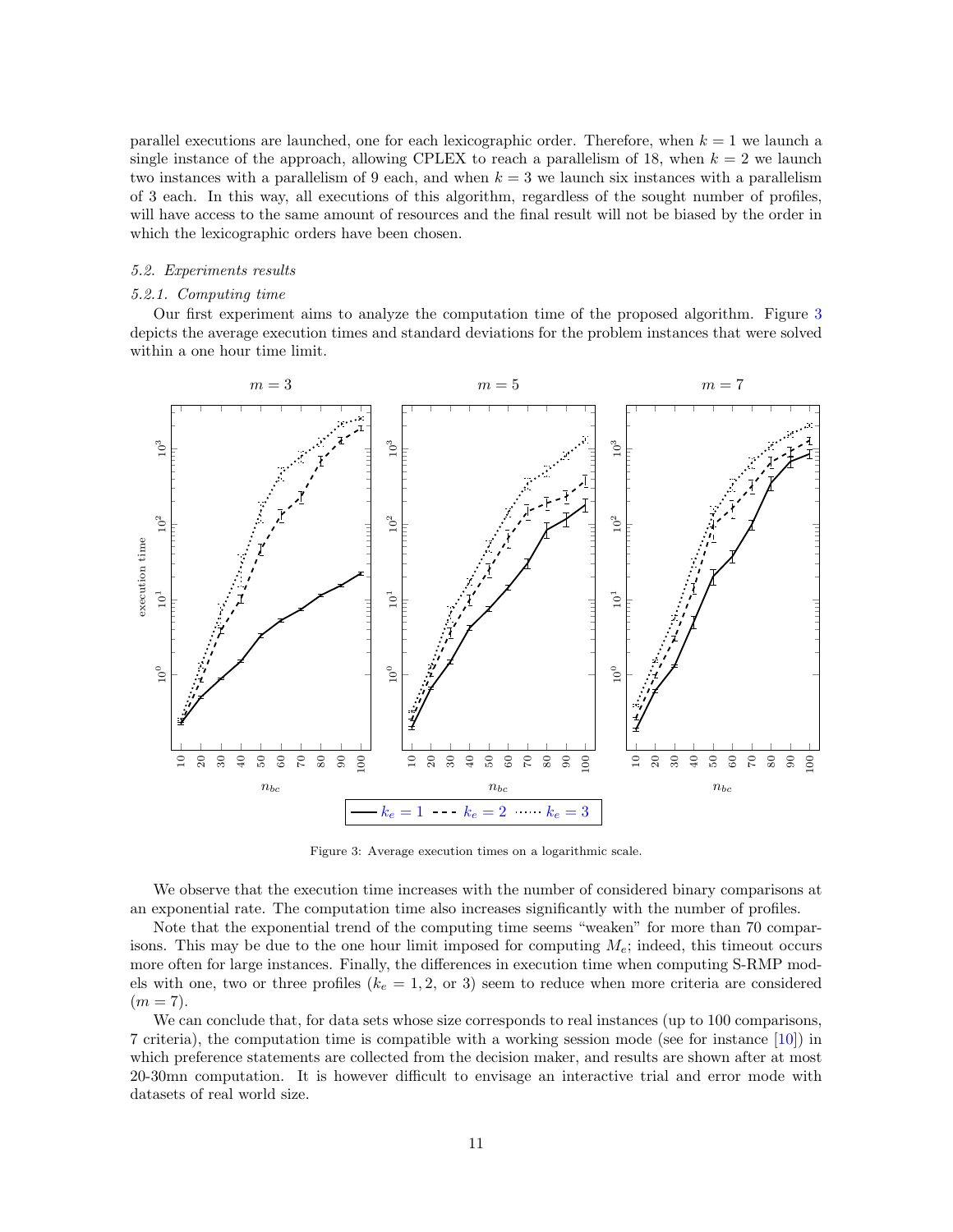#### 5.2.2. Inferring from noise free data

This section concerns the ability of elicited S-RMP models to restore a set of noise free binary comparisons. We study the proportion of comparisons restored when the number of comparisons, number of criteria and number of profiles vary.



Figure 4: Proportion of restored binary comparisons on the training data.

• Ability of the inferred model to restore the training set. Figure 4 depicts the mean value and standard deviation for the input data restoration rate, i.e, the proportion of the input pairwise comparisons that are correctly restored by the inferred model  $M_e$  (as compared to the ground truth  $M_o$ ).

Note that, in our experiment, the binary comparisons are generated with an S-RMP model  $M<sub>o</sub>$ using  $k_o = 10$  profiles whereas the inferred models  $M_e$  use a number of profiles  $k_e$  varying from 1 to 3. Therefore, there is no guaranty that the inferred models fully restore the set of pairwise comparisons.

With 7 criteria ( $m = 7$ ), and for small numbers of binary comparisons ( $n_{bc} \leq 40$ ), it is possible to restore all comparisons generated from  $M<sub>o</sub>$  even with S-RPM models with a S-RMP model with a single profile  $(k_e = 1)$ . Decreasing the number of criteria leads to a less flexible model  $M_e$ , therefore leads to a reduced restoration rate. Similarly, increasing the number of profiles ( $k_e = 2$ ) or even 3) improves the flexibility of  $M_e$ , and consequently improves the restoration rate.

For five criteria or more, it is enough to use two profiles to represent preferences generated from more complex S-RMP model (with  $k_o = 10$  profiles) up to 100 comparisons. Note that with three profiles, it is always possible to restore the whole 100 binary comparisons<sup>5</sup>.

<sup>&</sup>lt;sup>5</sup>The experiments were made with  $m = 3, 5$  and 7 but they are not displayed on the plots for sake of clarity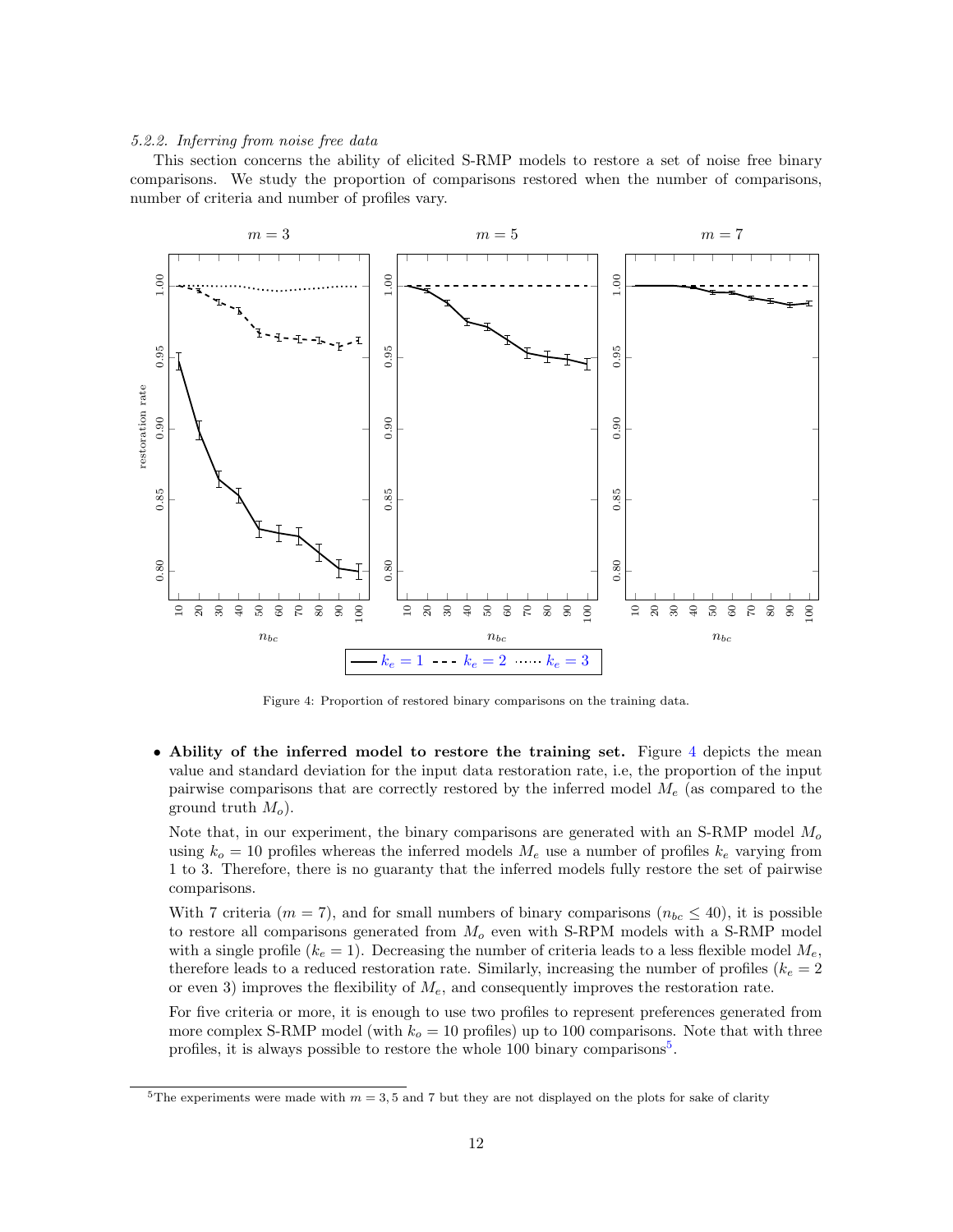• Ability of the inferred model  $M_e$  to restore the original one  $M_o$ . In this situation, we test the ability of the elicitation algorithm to compute a model  $M_e$  which is as close as possible to the original one  $M<sub>o</sub>$ . More precisely, we compute the Kendall tau rank correlation between the rankings of the test set  $A_{te}$  obtained using  $M_e$  and  $M_o$ ; the higher the rank correlation, the closer  $M_e$  is to  $M_o$ .

Figure 5 depicts the mean value and the standard deviation of the Kendall tau between  $M_e$  and  $M_o$  ranks for  $m = 3$ , 5 and 7, and  $k_e = 1$ , 2 and 3. The experimental results show an expected trend in which increasing the number of input comparisons results in an improvement in the Kendall Tau. The increasing curves of the Kendall Tau values as the number of comparisons increases seem to reach an asymptote: for example, beyond 50 comparisons, in the the case  $k_e = 1, m = 3$ , the Kendall Tau reaches a "plateau" (∼ 0.75), and in the the case  $k_e = 1, m = 5$ , the Kendall Tau reaches a "plateau" beyond 80 comparisons (∼ 0.85).

With 2 or 3 profiles, we do not observe the asymptote, but we can expect it for a higher number of comparisons. Similarly, as the number of criteria increases, the model gains flexibility, and we observe that more comparisons are required to faithfully elicit the model.

There are configurations (e.g.  $m = 7$ ) in which one would need more comparisons to reach an asymptote and accurately assess the model. This would be computationally costly. However, one should keep in mind that the comparisons are chosen randomly, without any consideration concerning the amount of information provided. To overcome such difficulty, it would be wise to follow an "active learning" approach in which comparisons are carefully selected to provide effective information.



Figure 5: Kendal Tau between the  $M_0$  and  $M_e$  rankings on the test set.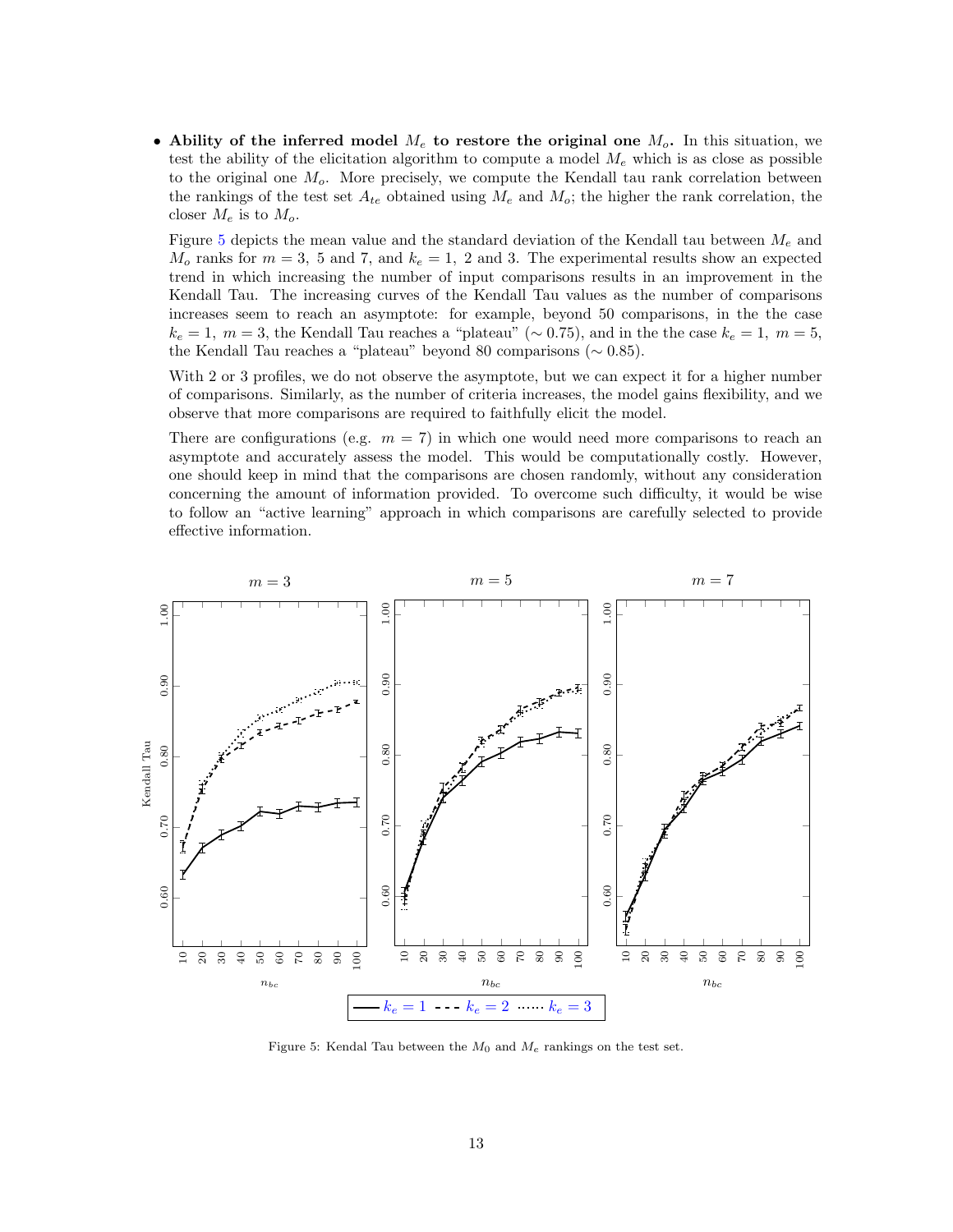#### 5.2.3. Results on the ability of the inferred model to restore the original one with noisy data

In the previous experiments, input data was assumed to be noise free. In what follows, we study the effects of introducing a percentage of errors within the input comparisons. By errors, we mean that, after generating a set of binary comparisons with the original model  $(M_0)$ , we reverse the preference between a proportion of pairs of alternatives. More precisely, we study the situations in which we introduce 5%, 10%, and 15% of "errors" in the set of pairwise comparisons used to infer the model  $M_e$ .

Figure 6 depicts the mean value and the standard deviation of the Kendall tau between  $M_e$  and  $M_o$ ranks for  $m = 5$ ,  $k_e = 1$ , and  $m = 5$ ,  $k_e = 2$ , with a proportion of 5%, 10%, and 15% of "errors". The situation with 0% errors corresponds to the case presented in Figure 5 for  $m = 5$ .

We observe that, despite the introduction of errors in the input comparisons (event for  $15\%$  errors), the algorithms takes advantage of additional comparisons, and the elicited model  $M_e$  gets closer to the original one  $M<sub>o</sub>$  (the Kendall tau increases). This denotes a positive behavior of the algorithm, even with noisy data.

Obviously, a greater proportion of errors requires a larger number of comparisons to faithfully elicit the model. For instance, we can observe in Figure 6 that, for  $m = 5$  and  $k_e = 1$ , an average number of 60 noise free comparisons leads to a Kendall tau equal to ∼0.8; with 5% errors (with 15%, respectively), 80 comparisons (100 comparisons, respectively) are necessary to obtain a similar result.



Figure 6: Kendal Tau between  $M_0$  and  $M_e$  rankings on the test set in presence of errors.

With noisy data, the computing time increases as compared to noiseless situations. This is illustrated in Table 4 by the percentage of instances that were not solved within a one hour execution time. For  $k_e = 1$  (except for  $n_{bc} = 100$ ), all instances were solved in less than 60mn; however, for  $k_e = 2$ , starting from  $n_{bc} = 60$ , more than half of the considered experiments did not provide a solution when errors were included in the binary comparisons.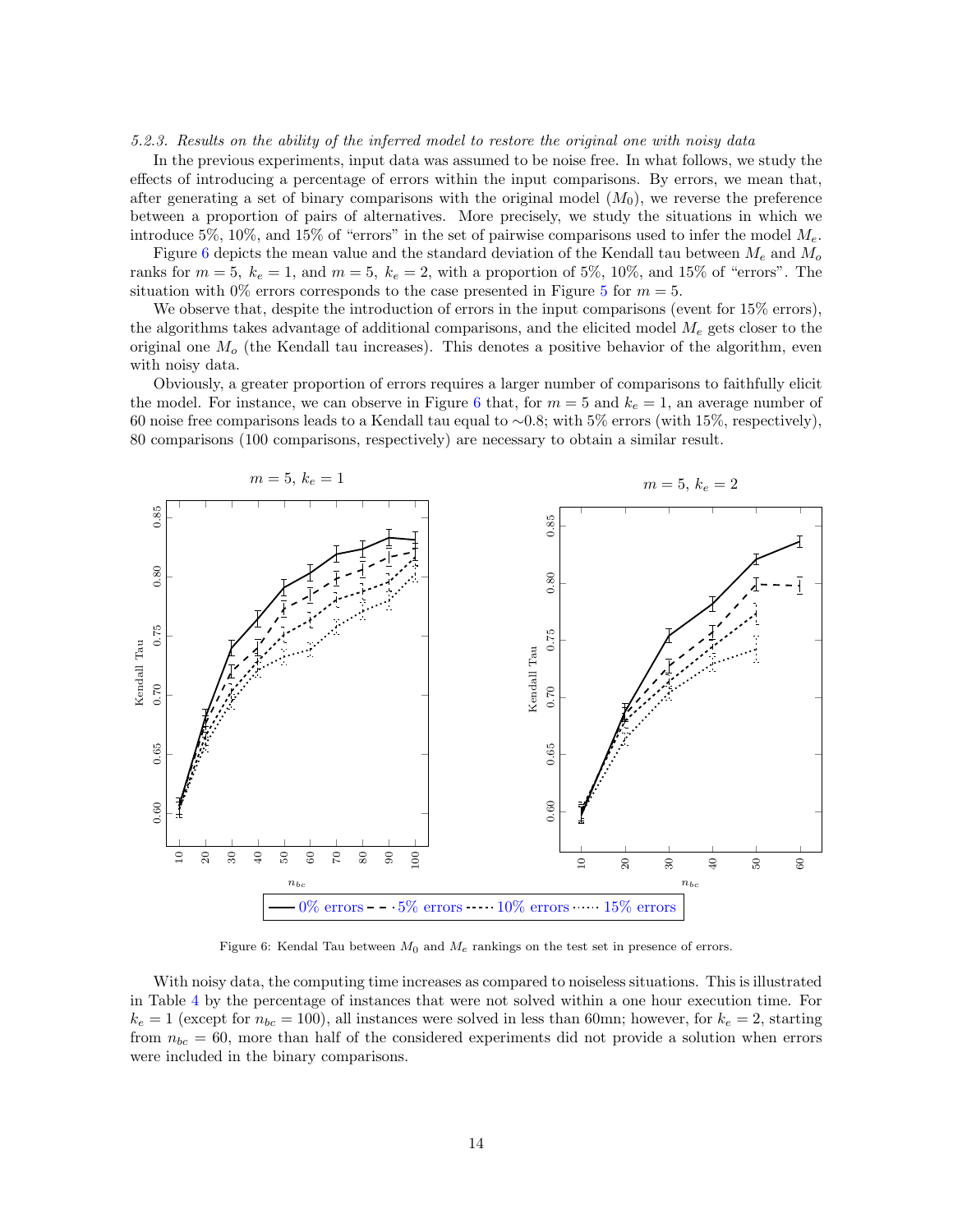| $k_e$          | errors |                  |          |          |        |          | $n_{bc}$ |          |          |          |         |
|----------------|--------|------------------|----------|----------|--------|----------|----------|----------|----------|----------|---------|
|                | $\%$   | 10               | 20       | 30       | 40     | 50       | 60       | 70       | 80       | 90       | 100     |
|                | 0      | $\left( \right)$ | $\theta$ | $^{()}$  | $_{0}$ | $\theta$ | $\theta$ | $\theta$ | 0        | $\theta$ | 0       |
|                | 5      | 0                | 0        | 0        | 0      | $\theta$ | 0        | $\theta$ | 0        | 0        |         |
|                | 10     | 0                | 0        | 0        | 0      | 0        | 0        | $\theta$ | 0        | 0        | 6       |
|                | 15     | 0                | 0        | 0        | 0      | $\theta$ | $\theta$ | $\theta$ | $\theta$ | $\Omega$ | 19      |
| $\overline{2}$ | 0      | $\left( \right)$ | 0        | $\theta$ | 0      | 0        |          | 8        | 9        | 17       | 19      |
|                | 5      | 0                | 0        | 0        |        | 8        | 55       | 78       | 98       | 100      | $100\,$ |
|                | 10     | $\left( \right)$ | 0        | $\theta$ | 9      | 50       | 93       | 100      | 100      | 100      | 100     |
|                | 15     |                  | 0        | 0        | 18     | 75       | $100\,$  | $100\,$  | $100\,$  | $100\,$  | $100\,$ |

Table 4: Percentage of instances that did not provide a solution within one hour when considering errors in the binary comparisons for  $m = 5$ ;

#### 6. Conclusion and perspectives

In this paper, we propose an indirect approach for the elicitation of the parameters of an S-RMP model. This approach aims to offer an operational tool to support the use of S-RMP in real world applications (see e.g. [10]). Moreover, the proposed method has been implemented in R as part of the library of MCDA methods proposed by [4], and is therefore available for use.

For an effective use in real-world applications, computing time can still be an issue for instances of large size, or for situation in which the preference data collected from the decision maker is highly noisy. For such situations, the metaheuristic developed in [19] could be suitable as it makes it possible to infer in a reasonable computing time an S-RMP model; such approach does not however guaranty optimality.

An interesting research direction is to develop more efficient inference tools. For instance, a promising path is to express the inference problem as a Boolean Satisfiability Problem (SAT) in order to find a model fully consistent with the learning set (whenever it exists). Such approach has already been proposed for reference point based multicriteria sorting models, and has proved to be computationally more efficient than optimization approaches [2, 3].

# Ethical Statement

The authors of this paper conform to the Springer Publishing Ethics Statement.

# References

- [1] C.A. Bana e Costa and J. -Cl Vansnick MACBETH: an interactive path towards the construction of cardinal value functions. International Transactions in Operational Research, 1:489–500, 1994. Elsevier.
- [2] Kh. Belahcène, Ch. Labreuche, N. Maudet, V. Mousseau, and W. Ouerdane. An Efficient SAT Formulation for Learning Multicriteria Non-Compensatory Sorting Models. doi 10.1016/j.cor.2018.04.019, to appear in Computers & Operations Research, 2018.
- [3] Kh. Belahcène, Ch. Labreuche, N. Maudet, V. Mousseau, and W. Ouerdane. An Efficient SAT Formulation for Learning Multicriteria Non-Compensatory Sorting Models. ADT, 2017.
- [4] S. Bigaret, R. Hodgett, P. Meyer, T. Mironova and A-L. Olteanu Supporting the multi-criteria decision aiding process: R and the MCDA package EURO Journal on Decision Processes, 5(1-4):169-194, 2017.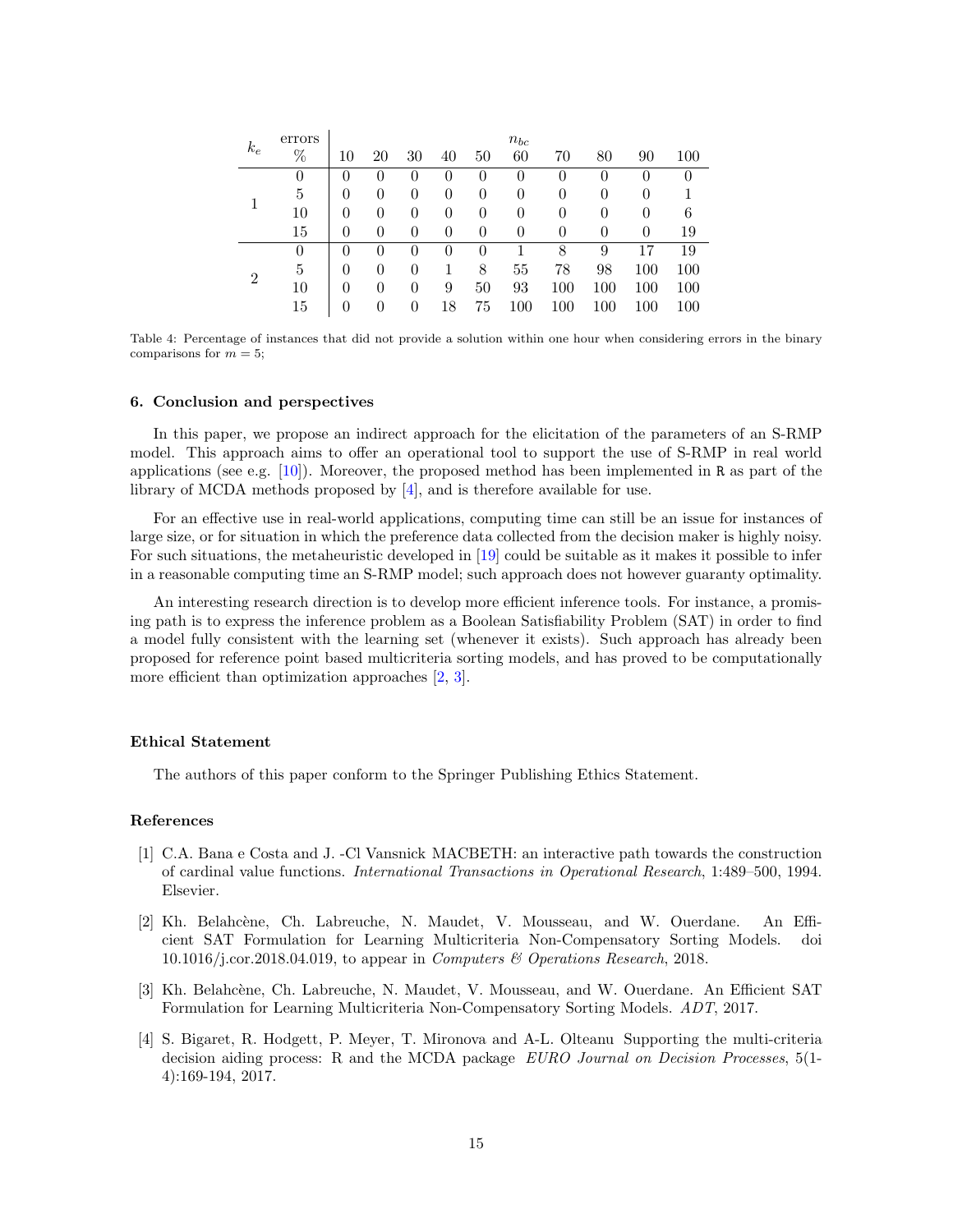- [5] D. Bouyssou, T. Marchant, M. Pirlot, A. Tsoukiàs, and Ph. Vincke. Evaluation and decision models with multiple criteria : stepping stones for the analyst. 2006.
- [6] D. Bouyssou and T. Marchant. Multiattribute preference models with reference points. European Journal of Operational Research, 229 (2), 470–481, 2013
- [7] J. P. Brans, B. Maréchal and Ph. Vincke. PROMETHEE: a new family of outranking methods in multicriteria analysis. Operational Research, IFORS 84, 477–490, 1984. North Holland, Amsterdam.
- [8] J. Butler, J. Jia, J. Dyer. Simulation techniques for the sensitivity analysis of multi-criteria decision models. European Journal of Operational Research, 103:531-546,1997.
- [9] M. Condorcet, M. Essai sur l'application de l'analyse à la probabilité des décisions rendues à la pluralité des voix. Paris, 1785.
- [10] V. Ferretti, J. Liu, V. Mousseau, and W. Ouerdane, Reference-based ranking procedure for environmental decision making: Insights from an ex-post analysis, *Environmental Modelling*  $\&$  Software, 99:11-24, 2018.
- [11] J. Figueira, V. Mousseau, and B. Roy. ELECTRE methods. Multiple Criteria Decision Analysis: State of the Art Surveys, 133 – 162, 2005. Springer Verlag.
- [12] J. Figueira, S. Greco, and M. Ehrgott. Multiple Criteria Decision Analysis:State of the Art Surveys, volume 78 of International Series in Operations Research & Management Science. 2005.
- [13] C. Hwang, L. Young-Jou and L. Ting-Yun A new approach for multiple objective decision making. Computers & operations research,  $20(8):889-899$ , 1993. Elsevier.
- [14] E. Jacquet-Lagrèze and Y. Siskos. Preference disaggregation: 20 years of MCDA experience. European Journal of Operational Research, 130(2):233 – 245, 2001.
- [15] R.L. Keeney and H. Raiffa Decision with multiple objectives: preference and values tradeoffs. J.Wiley, New York, 1976.
- [16] J. L. Knetsch. The endowment effect and evidence of nonreversible indifference curves. The American Economic Review, 79(5):pp. 1277–1284, 1989.
- [17] B. Köszegi and M. Rabin. A model of reference-dependent preferences. The Quarterly Journal of Economics, 121(4):1133–1165, 2006.
- [18] A. Leroy, V. Mousseau, and M. Pirlot. Learning the parameters of a multiple criteria sorting method. In R. Brafman, F. Roberts, and A. Tsoukiàs, (eds), Algorithmic Decision Theory, LNAI vol. 6992, pages 219–233, 2011.
- [19] J. Liu. Preference Elicitation for Multi-Criteria Ranking with Multiple Reference Points. PhD Thesis, Université Paris Saclay, 2016.
- [20] V. Mousseau and M. Pirlot. Preference elicitation and learning EURO Journal of Decision Processes,  $3(1-2):1-3$ , 2015.
- $[21]$  V. Mousseau and R. Slowiński. Inferring an ELECTRE TRI model from assignment examples. Journal of Global Optimization, 12(2):157–174, 1998.
- [22] A. Rolland. Reference-based preferences aggregation procedures in multi-criteria decision making. European Journal of Operational Research, 225(3):479–486, 2013.
- [23] B. Roy. The outranking approach and the foundations of ELECTRE methods. Theory and Decision, 31:49–73, 1991.